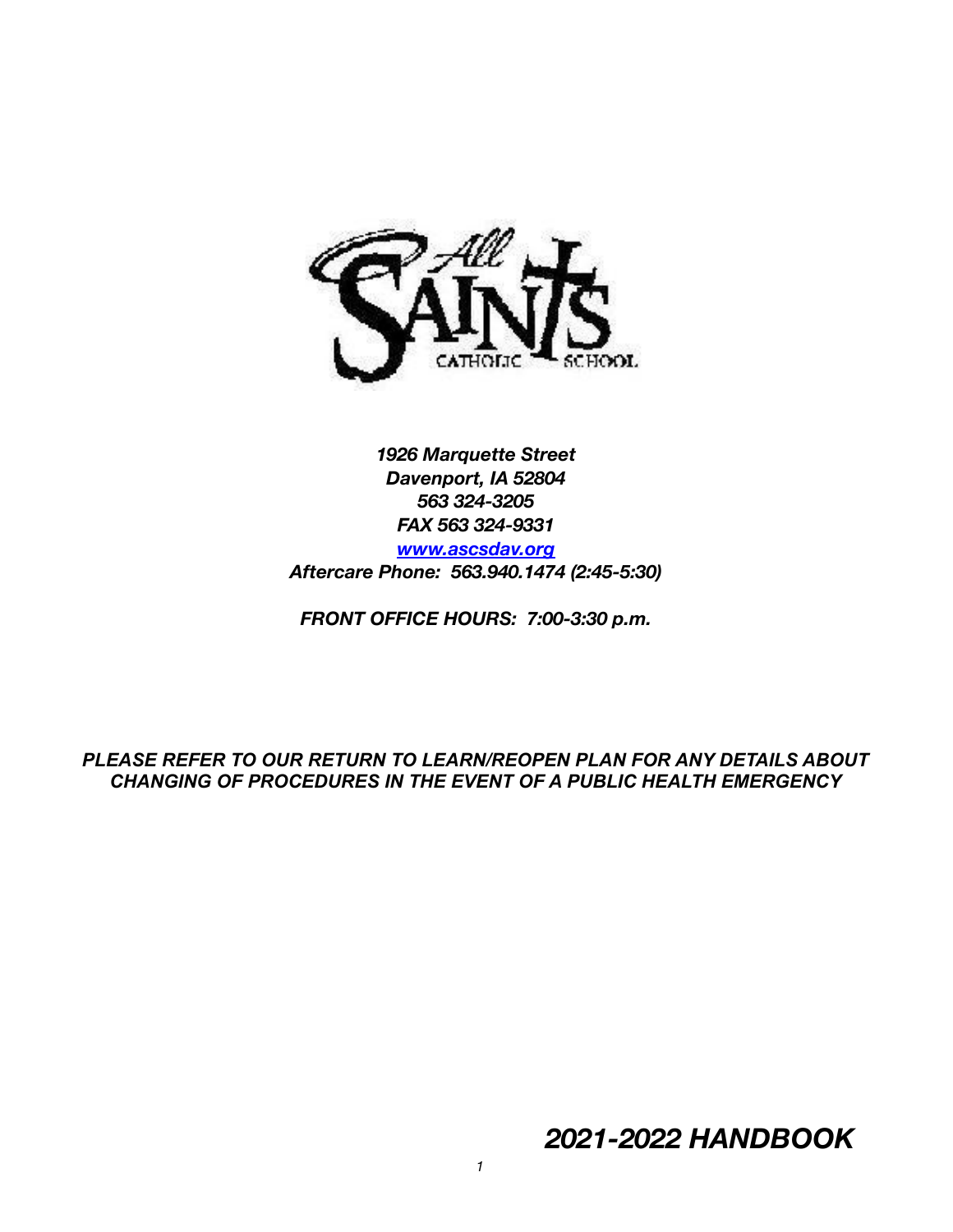## **EQUAL OPPORTUNITY & NONDISCRIMINATION**

All Saints Catholic School is committed to equal opportunity and does not discriminate on the basis of race, color, national or ethnic origin, sex, or disability in the educational programs and activities which it operates. The All Saints Catholic School policy, not to discriminate in educational programs and activities, extends to the employment in, and admission to, such programs, activities, and services. It does not discriminate in the administration of its educational policies, employment policies, admission policies, scholarship and loan programs, athletic and other school and parish administered programs.

## **ALL SAINTS CATHOLIC SCHOOL MISSION STATEMENT**

All Saints Catholic School community shares a common goal of preparing children for lifelong learning and Christian service. We are committed to nurturing each child's spiritual, intellectual, social, moral, emotional and physical development. All are encouraged to utilize their God-given gifts in an atmosphere that challenges them to strive for their unique potential.

## **STATEMENT OF PHILOSOPHY**

We believe that we supplement the Catholic Christian education given by parents in the home. Our responsibility then is developing the whole person -- spiritually, morally, physically, intellectually, socially and emotionally.

By creating a faith-community, we strive to instill Christian values in each student by which he/she will be able to clarify their own values in life according to the Gospels, with the hope that they become self-directed individuals who will be responsible for their own decisions, behavior, and learning. We believe that each child is an important, unique individual whose intellectual success is built upon a healthy self-concept, making our school child-centered.

Cooperating with the parents, we continue the religious development of the child by furthering knowledge of the Church in the world and each child's part in it, preparing them to participate fully in the Church's liturgical life.

Therefore, our ultimate goal is to be a Christ-centered school that prepares each child with Christian values and fundamental skills that will help them to meet the demands that society places upon them at present and in the future.

### **OBJECTIVES**

The philosophy of All Saints Catholic School states the principles upon which our educational system is built. In order to implement these principles, All Saints Catholic School has the following supporting objectives:

- To create an inclusive and welcoming Christian community through liturgies, discussions, and school activities.
- To provide a program that will help children assess values and sort them out in their behavior.
- To provide an instructional program that will help each child to develop at his/her own rate, according to his/her own intelligence, using a variety of grouping patterns, learning modes and materials.
- To create as many successful learning experiences as possible for the child.
- To provide a code of conduct, based on the Christian moral code, that brings unity, order and safety within the school community.
- To encourage parental involvement through volunteer programs, attendance at conferences, and meetings.
- To prepare students for living a Christian life.

## **SCHOOL HOURS**

Students may enter the building at 7:15 a.m. to go to their homeroom, and school will begin at 7:40 a.m. Please note: We will dismiss one hour early every Wednesday.

All Saints Catholic School follows the school calendar for the Davenport Community School District.

### **BEFORE AND AFTER SCHOOL PROGRAM**

The before and after school program is offered to students enrolled in the All Saints Catholic School academic program. The before school program is from 6:30-7:30am and there is a flat fee of \$4.25 per child. This program does not include breakfast but breakfast is available at 7:00 am for \$1.35. The hours of the after school program are from 2:30-5:30pm every day school is in session. The hourly fee is \$4.25 per hour for the first child, \$3.75 for the second child, and \$3.50 for the third child. Payments are made weekly and there is a \$20.00 per child late fee for each 15 minutes late.

A registration fee of \$25 per family is to be paid prior to your child/children's attendance to this program. All families must complete DHS required paperwork in order for your child(ren) to attend aftercare.

Aftercare will be provided on Wednesday early dismissal days from 1:30-5:30pm.

#### **SCHOOL CLOSING/LATE START/INCLEMENT WEATHER**

All Saints Catholic School, during times of inclement weather, will follow the same schedule as the Davenport Community School District for emergency school closings and late starts. The announcement of school closings and late starts usually is made via the local radio and TV stations. Parents will be contacted through our automatic message system.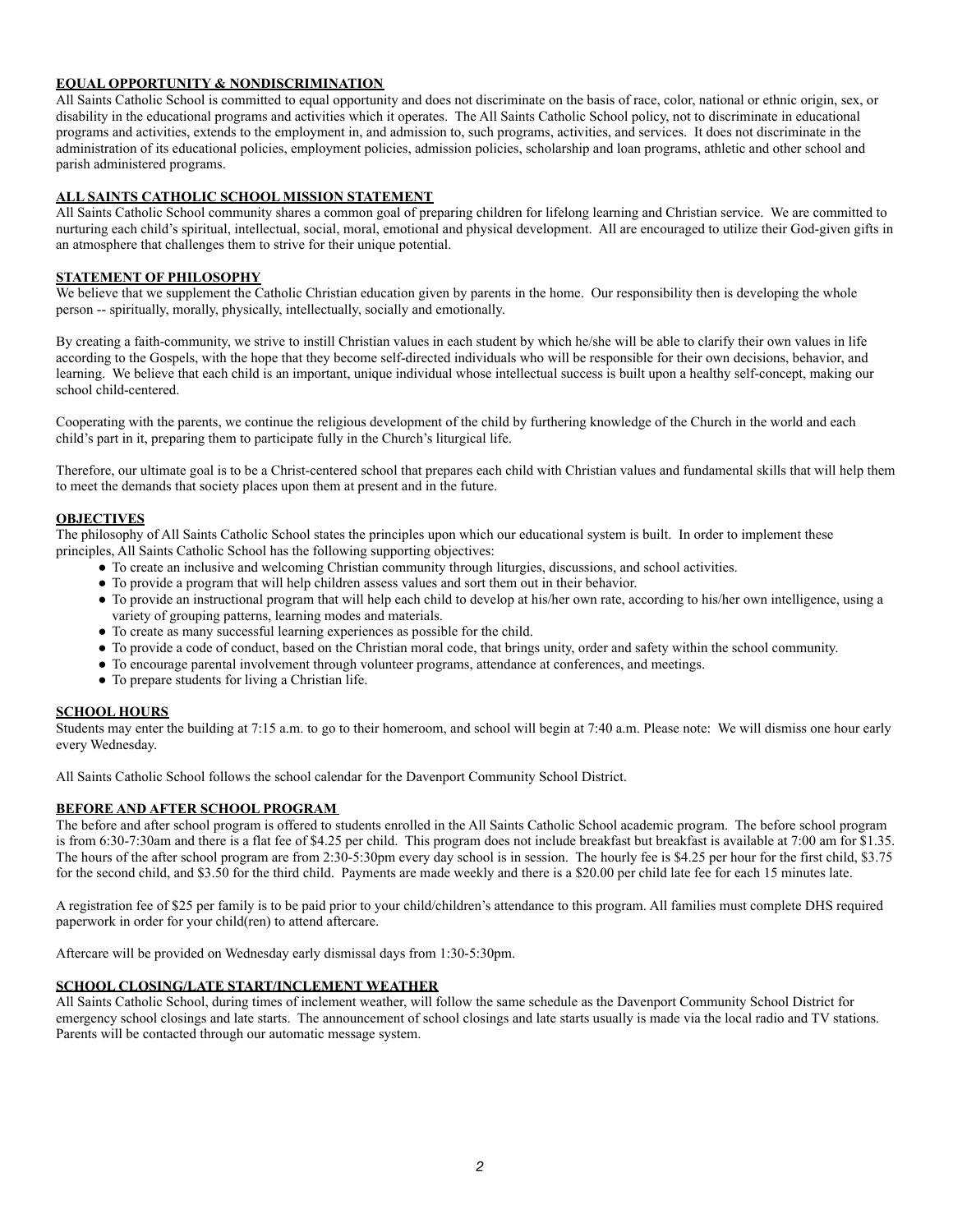## **CONDITIONAL ENROLLMENT OF NEW STUDENTS**

All new students are accepted conditionally to All Saints Catholic School. If the school is not equipped to handle certain deficiencies, the parents will be contacted as to a possible course of action, including the possibility of referral to another institution better equipped to handle the individual needs of the student.

If the student, after a reasonable period of adjustment, does not meet All Saints Catholic Schools expectations, that student may be asked to seek enrollment elsewhere.

## **ASCS PRESCHOOL ACCEPTANCE GUIDELINES**

- 1. In-house families (families with students already enrolled in ASCS)
- 2. Parish members attending ASCS beyond preschool
- 3. Parish members not attending ASCS beyond preschool
- 4. TBC or St. Alphonsus non-parish members attending ASCS
- 5. TBC or St. Alphonsus non-parish members not attending ASCS
- 6. Other interested families on a first come, first serve basis

| <b>TULLION AND FEES - 2021-2022</b>                |             |
|----------------------------------------------------|-------------|
| <b>Active Parishioner Tuition</b>                  |             |
| One child                                          | \$3970.00   |
| Two children                                       | \$7345.00   |
| Three or more children                             | \$9925.00   |
| <b>Non-Active Parishioner/Non-Catholic Tuition</b> |             |
| One child                                          | \$4970.00   |
| Two children                                       | \$9190.00   |
| Three or more children                             | \$12,425.00 |
|                                                    |             |

**TUITION AND FEES – 2021-2022**

Tuition does not include the \$100 per family registration fee or the \$125 band fee (5-8<sup>th</sup> grade only)

**An "Active Parishioner" is defined as one who attends Mass regularly, contributes to a Catholic parish and who practices good stewardship in the form of time, talent or treasure. If a parishioner fails to be active in a Catholic parish, or ceases to be a contributing member (without prior agreement with the Pastor), this person will be reclassified and placed on the tuition level of the "Non-Active Parishioner". A "Non-Active Parishioner" is defined as a person who is not an active, contributing member of a Catholic parish.**

(Parents are encouraged to consult their tax adviser concerning the opportunity to deduct tuition on their Iowa tax returns.)

#### **FINANCIALARRANGEMENTS**

A financial arrangements form must be completed by every family before actual entrance into the school. No student will be admitted to class without first making financial arrangements. There are three financial arrangement options:

- 12-month payments for all tuition and fees beginning in July and ending in June. Automatic withdrawal is available and strongly encouraged.
- Half of the tuition and fees payable by August 15 with the remaining due by January 15.
- Tuition and fees paid in full by August 15.

An amount equivalent to the first three months of tuition payments will be used to purchase student materials and is, therefore, nonrefundable.

The financial arrangement days for the 2022-23 school year will be scheduled in May.

Administration has the discretion to refuse admission of a student due to non-payment of past due tuition.

### **FAMILY TUITION PLAN GRANT/EMBRACING OUR FUTURE**

The family tuition plan is specifically aimed at making it possible for every interested Catholic family to choose K-12 Catholic school education for their children, regardless of financial barriers. Applications are available online at www.assumptionhigh.org or maybe accessed through our website at [www.ascsdav.org](http://www.ascsdav.org). If you have any questions, please call the office at 324-3205. All information will be kept strictly confidential.

#### **FR. KEN MARTIN SCHOLARSHIP**

If additional assistance is needed after applying to the Embracing Our Future Family Tuition Plan, parents can apply to the Fr. Ken Martin Scholarship Fund. Applications are available in the ASCS school office. Completed forms will be kept strictly confidential.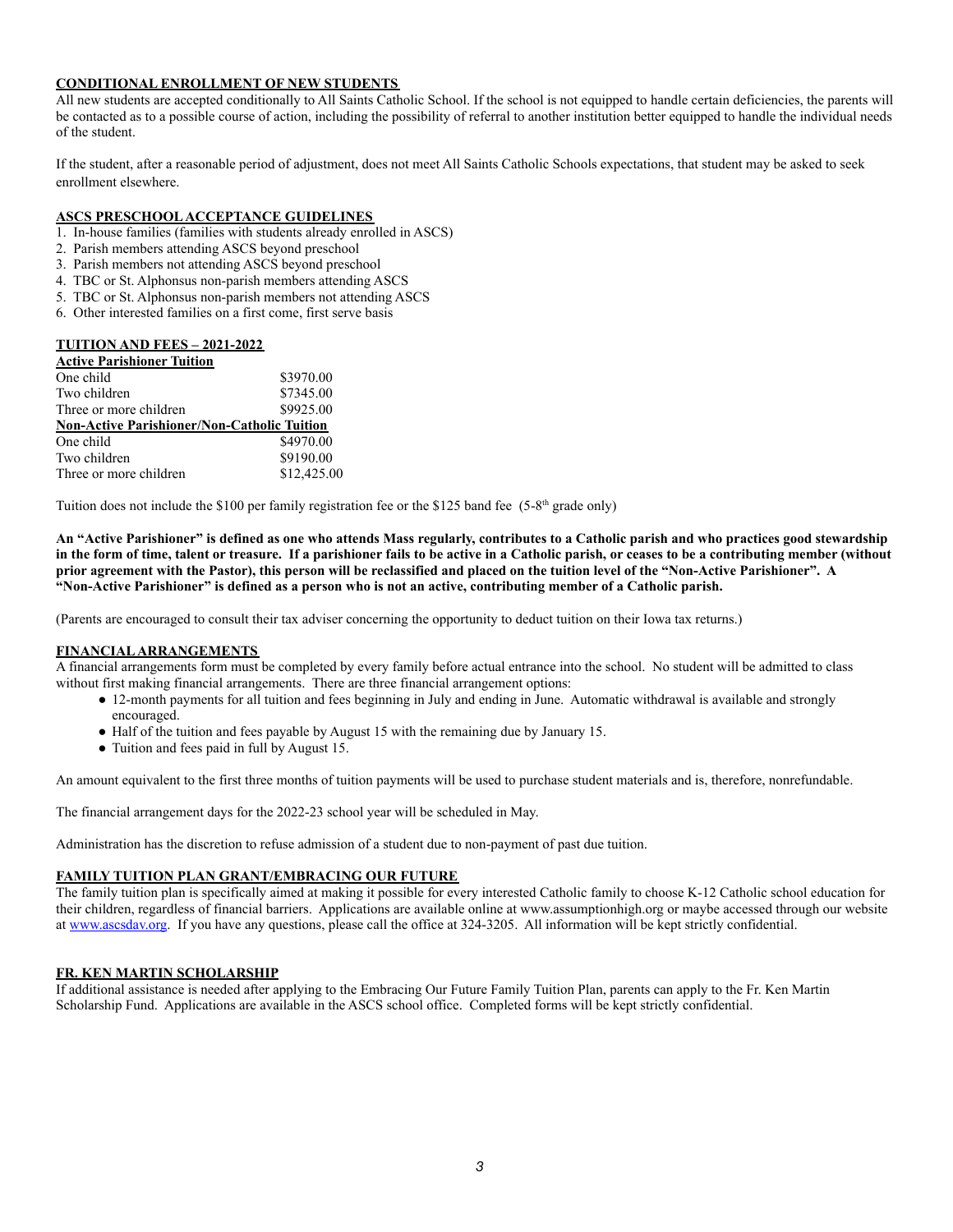## **BREAKFAST AND LUNCH PROGRAM**

A breakfast program will be available in the cafe from 7:00-7:35 am. for \$1.35. A hot lunch program is available to students Preschool-8 for \$2.50. Payments to the lunch account can be made to the school. Students with a cold lunch can purchase milk for 50 cents or juice for 75 cents.

#### **If your child has an unpaid lunch balance of \$5 or more, your child will receive a sandwich and milk. Arrangements then can be made in the office to bring your account up to date.**

Students may participate in the Federal Hot Lunch and Breakfast Program. Prices are determined and set at the beginning of each school year. Some families may qualify for free or reduced priced meals. If you feel you may qualify or would like more information, application forms are available in the school office. Prices are based on income, number of members in the family, etc.

#### **STUDENT ARRIVAL**

Students eating breakfast at school may enter the building at 7:15 am. Students will proceed to their homeroom, drop off their backpack and proceed to the cafeteria for breakfast. Students will eat in the cafeteria. Students driven to school are to be let out at the Pleasant Street entrance. Please be aware that this is a bus drop off for students, and cars should not linger in the area for unnecessary lengths of time so that buses can meet their schedule for other schools. Front doors are locked for safety purposes so students should be dropped off at the playground doors only.

#### **STUDENT DISMISSAL**

Students in grades K-8 are dismissed from school at 2:30 pm.

All students should be picked up promptly. Any students waiting for a ride (not riding the bus) must wait north of the alley. Cars waiting to pick up students can park south of the alley after 2:15 pm. No cars are allowed to park between the trailers and the school, or on Pleasant Street**.** During inclement weather, students will be held inside the school until a parent comes into the building to pick them up. When students are dismissed, they should go directly to the bus, their car or begin walking home.

# **WALKING TO AND FROM SCHOOL**

All students who walk to and/or from school are to always cross at the crosswalks on the corners. We expect students to walk on the sidewalk, stay off neighbors' lawns and stay out of the alleys. We ask that parents strictly follow pickup instructions and require students to cross the streets where crosswalks are present.

#### *When on school business, parents should not park in the lots provided for St. Ambrose and customers of the local businesses. Students are not permitted to frequent the local businesses from 7:30am-3:00pm.*

#### **BUS**

Davenport Community Schools provide bus transportation for K-5 students who live more than 1-1/2 miles from All Saints Catholic School and for 6-8 students who live more than 2 miles from All Saints Catholic School. The Davenport Community Schools may offer a paid conditional bus pass to those living within the mileage limits. If busing is impossible because of routing difficulties, the State will provide a reimbursement to the parents. Those interested or seeking more information should contact the Transportation office at 386-1436.

Riding the bus is a privilege and not a right. Students are asked to board the bus in a quiet and orderly manner. All students must remain seated and respect the safety and well being of all fellow students while waiting for the bus and during the trip to and from school. Students are to respect and obey the directions of the bus driver. If a problem arises in this regard, the student will be given a warning. Any further problems with the same student may lead to loss of bus riding privileges.

### **RULES/REGULATIONS FOR PUPILS RIDING SCHOOL BUSES**

- Bus students may not have friends ride the bus with them.
- Pupils must board and depart from the bus at their specified stop.
- Where a bus travels both ways on the same street or roadway, pupils must board and depart from the bus on their own side of the street.
- Pupils are requested to stand at least ten (10) feet from the roadway, unless specifically provided otherwise.
- Pupils are requested to be on time as per their published schedule.
- Safety standards must be practiced while pupils are waiting for the bus.
- Pupils must board the bus in a single file.
- Pupils are requested to go directly to their seats and not block the aisle.
- Pupils boarding the bus should go first to the seats in the rear of the bus, filling the seats from the back to the front.
- Pupils are permitted to converse quietly with the persons seated near them.
- Pupils are not permitted to change seats or annoy other riders during the ride to or from school.
- Pupils should face forward while riding the bus.
- Singing, whistling, yelling and loud noises are not permitted on the bus.
- Pupils must, under no circumstances, put their head or arms out the windows.
- Eating, drinking, smoking, or striking matches are not permitted on the bus.
- Musical instruments or large parcels should be left with the bus driver if the driver so requests.
- Pupils are required to remain in their seats until the bus has come to a complete stop.
- Pupils should not remain in play areas where buses are unloading.
- When the bus stop arm is used, the pupils should cross in front of the bus upon instructions from the driver. If the stop arm is not being used, the pupils should wait until the bus is gone before crossing the street or road.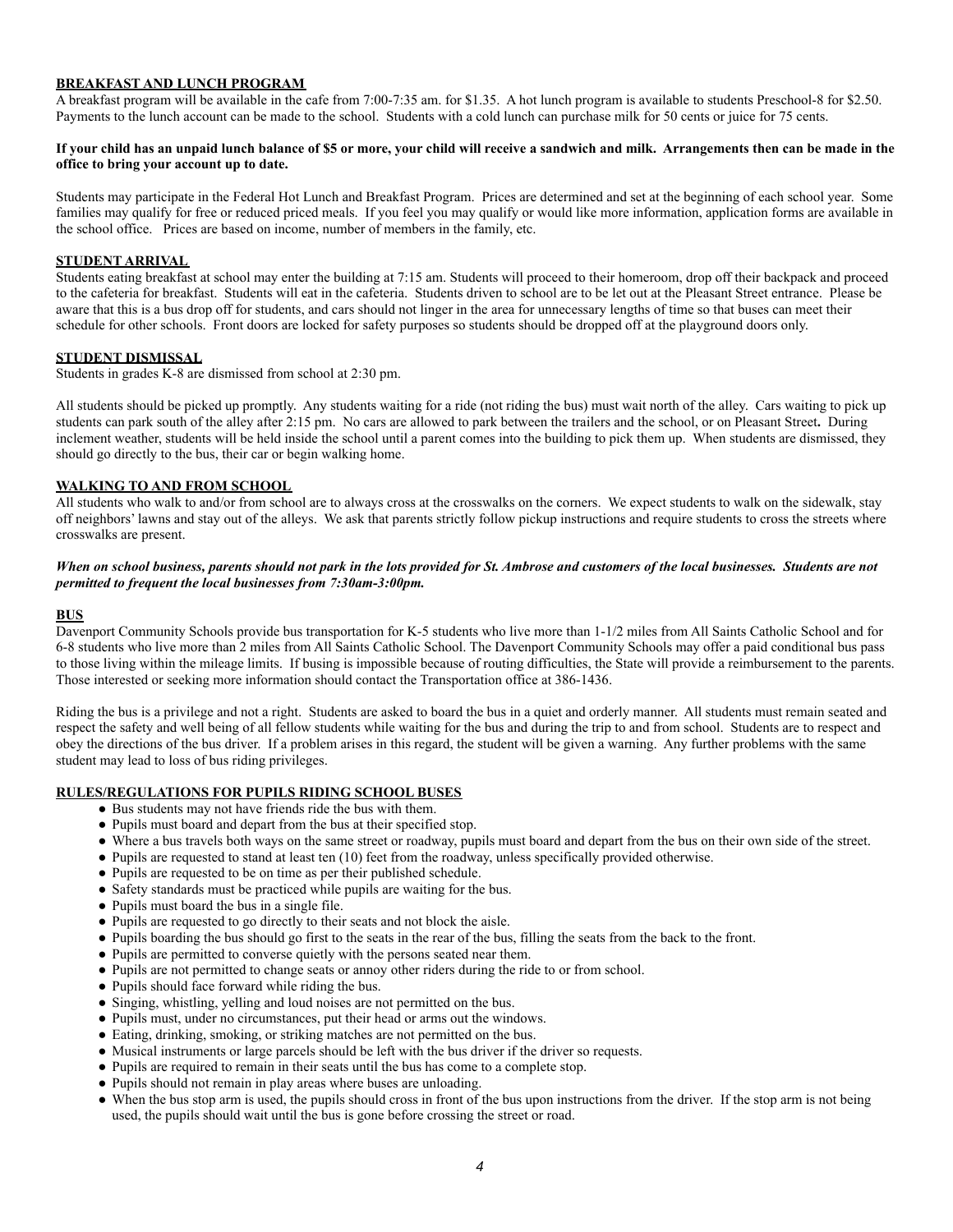## **CHANGE OF ADDRESS/TELEPHONE NUMBER**

Changes of address, e-mail addresses and telephone numbers should be reported to the office in order to keep our records current. Please notify the school office immediately of any changes in the names and telephone numbers of emergency contacts.

#### **COMMUNICATIONS/PARENTAL INVOLVEMENT**

Calendars, menus, newsletters and other information will be posted on the school web site ([http://www.ascsdav.org](http://www.ascsdav/prg)). Announcements of upcoming events will also be printed in the Church bulletins. E-mails from the school office are sent on Monday, Wednesday and Friday to parents with e-mail addresses.

Students in grades 6-8 are required to have a daily parent signature in their planner book. Failure to do so will result in a lunch detention. Teachers in grades 3-5 utilize the planners as a means of communication with parents, also.

**All visitors are required to sign in at the office upon entering the building. Visitors must sign out before leaving the building.** We will be using the LobbyGuard Visitor Management System in our school. LobbyGuard will be used to help track visitors, volunteers and vendors who come into our school. This system will also be used to sign-out your child in the event they have to leave during the school day for appointments, etc. You will be required to scan your driver's license as part of the process.

**All visitors entering All Saints Catholic School after 8:00 am must enter the Marquette Street entrance and then proceed to the office to sign into our school. There are 30-minute Reserved Parking Places on the side of the building. This procedure is to better monitor all visitors coming into the building.**

Parents are given the opportunity to volunteer at school and can sign up for the activity of their choice.

Voice mail and e-mail communications with the school are available. Frequent communication between parent and school is essential for mutual support in providing what each individual child needs. If you have any questions, don't hesitate to call the classroom teacher or the Principal. Parents and teachers working together can provide each child with the best environment for enhancing successful and happy school experiences.

#### **CONFERENCES**

Parent-teacher conferences will be held in the Fall. Besides the regularly scheduled conferences, parents who feel the need for additional conferencing are encouraged to schedule appointments. As a means of keeping parents informed, teachers may send tests and assignments home for parent review. It is the responsibility of the student to see that these papers get home, are signed, and returned, if requested by the teacher. Open communication between parents and faculty is a vital aspect of the student's education.

#### **RELIGIOUS EDUCATION**

All students receive Religion instruction four times a week and attend weekly Mass on Wednesday as a school community. Catholic students in grades 2-8 have the opportunity to receive the sacrament of Reconciliation at least two times a year. Second grade Catholic students receive the sacraments of Reconciliation and First Communion within their home parishes. Catholic  $7<sup>th</sup>$  and  $8<sup>th</sup>$  grade students prepare for the sacrament of Confirmation which they receive during their  $8<sup>th</sup>$  grade year. Preparation for these sacraments is a joint effort between the student's home parish, ASCS and parents.

# **PROGRESS REPORTS/REPORT CARDS**

Parents are responsible for checking student's grades and assignment completion by accessing the PowerSchool program. All parents are given passwords. If you lose your password, please contact the school. Parents will also be given information in student planners and teacher notes. Progress reports are issued at midpoint of each quarter and report cards are distributed at the end of each quarter.

**STUDENT INFORMATION SYSTEM:** We are upgrading our student information system from JMC to PowerSchool. More information forthcoming.

| <b>Grade Code for Grades K-8</b> |            |  |  |  |
|----------------------------------|------------|--|--|--|
| A                                | 93-100%    |  |  |  |
| $A -$                            | $90 - 92%$ |  |  |  |
| $B+$                             | 87-89%     |  |  |  |
| R                                | 83-86%     |  |  |  |
| В-                               | 80-82%     |  |  |  |
| C+                               | 77-79%     |  |  |  |
| C                                | 73-76%     |  |  |  |
| C-                               | 70-72%     |  |  |  |
| D+                               | 67-69%     |  |  |  |
| D                                | 63-66%     |  |  |  |
| D-                               | $60 - 62%$ |  |  |  |
| F                                | 0-59%      |  |  |  |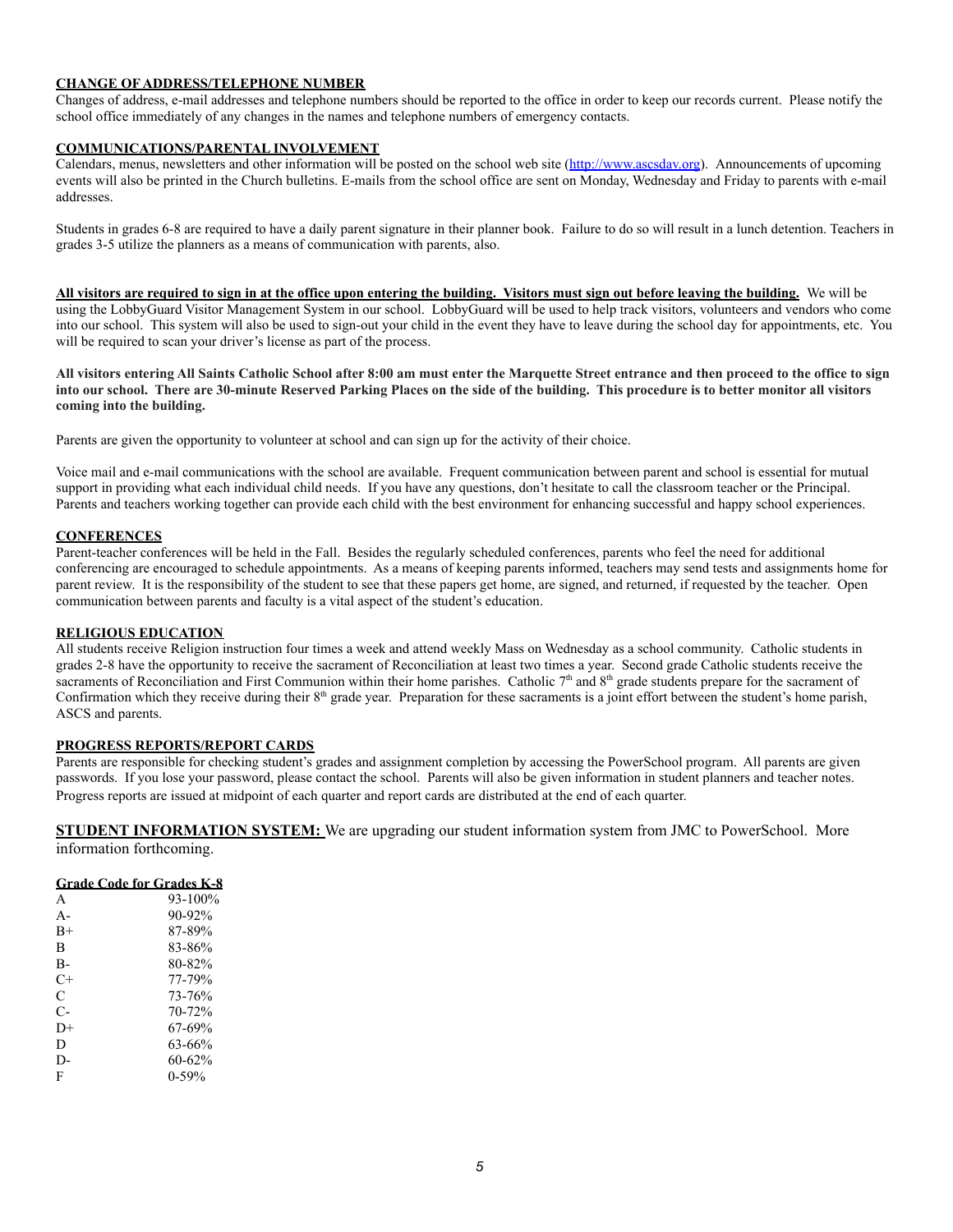## **MIDDLE SCHOOL LATE WORK POLICY**

**Art projects can be turned in within the quarter for full credit. Band lessons can be made up within the quarter for full credit.** If a student has late daily work, they may receive half credit if it is turned in within one day of the due date. **For major assignments and projects, each day it is turned in late, there will be a 10% deduction. Parents should contact the classroom teacher for special circumstances to be addressed. Students have two days for each day they are absent to turn in their make-up work. Students and parents can monitor late and missing assignments through PowerSchool. Spanish homework can be turned in before the quiz/test for that section.**

#### **STUDENT RECORDS**

In accordance with Iowa Code, Section 256.7, Chapter 12.3(6), it shall be the policy of All Saints Catholic School to establish and maintain a system of pupil records. Parents or legal guardian(s) of students under the age of 18 have the right to inspect and review their child's educational records, including the right to copy the records for a reasonable fee. Any student age 18 or older has the same rights regarding their own educational records. Disclosure of any student records shall not be made unless there is consent of the parents or legal guardian(s) for students under age 18, student consent for students 18 years or older, a judicial order, or a request of a receiving school.

#### **ATTENDANCE**

Regular school attendance is a fundamental part of a student's academic success. Inconsistent or irregular attendance causes students to miss valuable instruction which may lead to students falling behind. Consequently, these students' learning, level of comprehension and grades may suffer which can negatively impact their school experience.

#### *Compulsory School Attendance*

Iowa law states that "A child who has reached the age of six and is under sixteen years of age by September 15 is of compulsory attendance age. However, if a child enrolled in a school district or accredited nonpublic school reaches the age of sixteen on or after September 15, the child remains of compulsory age until the end of the regular school calendar."

If a student is habitually absent from school, this is considered sufficient proof that the compulsory school attendance law has been violated. The student must be physically present at the school or physically present at the designated educational activity that constitutes part of the approved school program for that student.

#### *Parent Responsibilities*

State law clearly defines the roles and responsibilities of parents in regard to their child's school attendance. Parents are required to report and provide an explanation for their child's absence(s) in a timely manner and failure to do so will result in unexcused absence(s). All Saints Catholic School does intend to hold parents responsible for their child's attendance to the extent provided in the law. The Principal will be the final authority in determining whether absences are excused or unexcused.

#### *Excused and Unexcused Absences*

Absence is defined as a student's nonattendance at school or in an approved educational activity/field trip. A student who is not physically present at school or at an approved school activity will be counted and recorded as absent in the attendance on that day. Excused absences include illness and death of a family member. A doctor's note will be required for any illness which exceeds three consecutive days.

#### *Truancy*

Iowa law states that "Any child of compulsory attendance age who fails to attend school as provided in this chapter, or as required by the school board's or school governing body's attendance policy, or who fails to attend competent private instruction under chapter 299A, without reasonable excuse for the absence, shall be deemed to be a truant."

**Once your child has accrued 15 or more total absences, an Action Plan will be made and then if this Action Plan is not followed, we will have a parent conference to investigate the reason for the absences. The name will be given to the school counselor. If you have questions regarding truancy laws, citations and fines, you may contact her at 563-324-3205**

### *Consequences for Attendance Violations*

| $1st - 5th$ Absence—No Consequence                                                                     |                 |                 |
|--------------------------------------------------------------------------------------------------------|-----------------|-----------------|
| $6th$ Absence—Phone call/email to parent                                                               | Intervention #1 |                 |
| 8 <sup>th</sup> Absence—Formal letter sent to parent                                                   | Intervention #2 |                 |
| $9th$ Absence—Required 3-day School is Cool skills group (resolving absenteeism & tardiness)           |                 | Intervention #3 |
| $10th$ thru the 15 <sup>th</sup> Absence— <b>ONE</b> mandatory parent/teacher/administrator conference |                 | Intervention #4 |
| 16 <sup>th</sup> Absence—Notify parents, referral to School Counselor for Truancy Citation             |                 |                 |

**Parents, please note that 15 unexcused absences are considered grounds for a truancy citation if the school has tried four documented interventions to remedy the absenteeism issue. Please see the listed interventions.**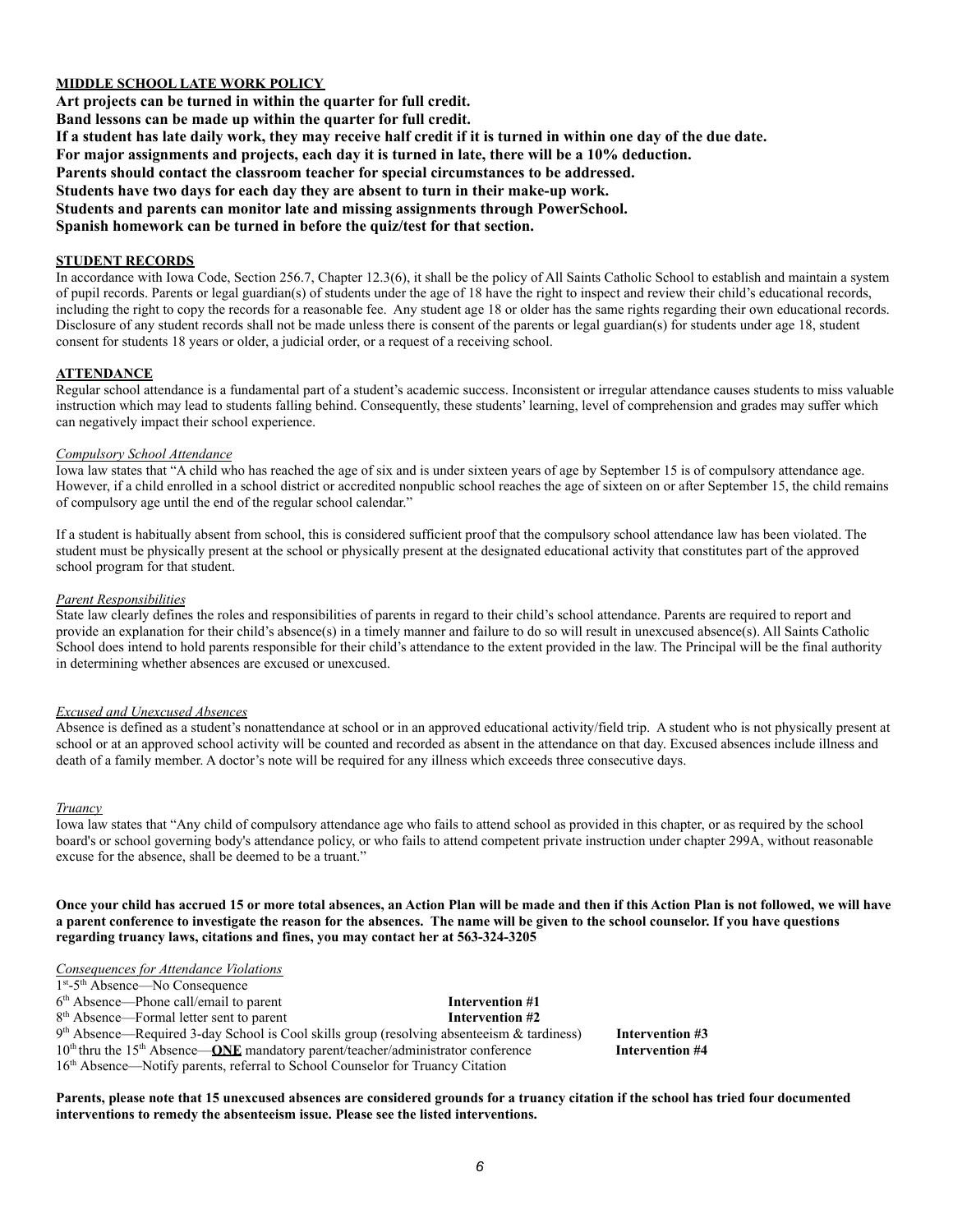### *Tardies*

Tardiness is defined as arriving at school without an approved excuse after the tardy bell has rung. Tardies will be tracked by Fall and Spring semesters, meaning your child's tardiness slate will be wiped clean in August and January each year. **Parents, please note that student arrival after 9:00 am or dismissal before 1:00 pm is equivalent to a half day absence.**

*Consequences for Tardies*

1<sup>st</sup>-2<sup>nd</sup> Tardy—No Consequence 3<sup>rd</sup> Tardy--Warning

4 th Tardy--Notify Parents

5<sup>th</sup> Tardy--Required 3-day School is Cool skills group (resolving absenteeism and tardiness)

6<sup>th</sup>--Mandatory parent meeting

 $7<sup>th</sup>$ ,  $8<sup>th</sup>$ ,  $9<sup>th</sup>$  Tardy--Notify Parents & two 30 minute after school detentions

## **FAMILY VACATIONS**

We encourage parents to plan family vacations around the school calendar. However, if your child must be out of school for family vacations, parental assistance is vital. Each teacher must be contacted prior to the vacation. Parents are reminded that time spent out of school cannot be replaced by written work alone. Therefore, teachers will not be expected to prepare assignments prior to the vacation. All makeup work must be completed within five (5) school days of the student's return.

### **IMMUNIZATION**

All children must present a completed certificate of immunization before entering kindergarten. The school is required to maintain accurate health records by the State of Iowa. Immunization requirements can only be waived under certain circumstances.

### **ILLNESS**

It is recommended that children be kept home for symptoms of illness, fever, vomiting, etc. Children should be fever free for 24 hours before returning to school. Parents should notify the office as to their child's specific illness. We are required to submit a daily report to the Scott County Health Department.

If a student becomes ill during the school day, the parents will be contacted. No child will ever be sent home without notification to parent, guardian, or designee, nor will a child be dismissed from school unless accompanied by an adult.

An emergency contact information sheet is to be filed for each child at the beginning of the school year and immediately updated when there is a change. This form includes emergency contact numbers and directions in case of emergencies.

When a student is absent, the student is responsible for getting missed assignments, making up the work and handing it in to the teacher in a reasonable amount of time. If a student is ill on a school day, he/she may not participate in extracurricular school activities that day.

### **STUDENT ILLNESS/MEDICATION**

All Saints Catholic School follows the policies and procedures of the Scott County Health Department.

Controlled medication must come to the school office in an **original prescription bottle with the current date. Medication not in its original container provided by the pharmacist with a pharmacy label will not be accepted.** Dates may vary by one or two days if a prescription was picked up over the weekend. No medication dose changes will be accepted over the phone or in writing by a parent. Changes must be accompanied by a written prescription from the physician who has prescribed the medication. The bottle must be marked with the following:

- 1. "School bottle" (a new bottle with the current date will be expected each month)
- 2. Number of pills parent placed in the bottle. Medication will be counted upon arrival to school and be confirmed by a second person. If there is a discrepancy, a parent may be called to school. Do not break pills in half.
- 3. Date bottle sent to school
- 4. Parent initials

**Prescription medication cannot be administered unless the medication is in the original container with a label that contains:**

- **1. Name of student**
- **2. Name of medication**
- **3. Dosage of medication**
- **4. Directions for use**
- **5. Name of physician**

Students are not allowed to carry medication with them in school, with the exception of an inhaler used for asthma attacks or an EpiPen. These must be labeled with student's name, doctor's name, and name of medication. A parent must sign a medical authorization form advising that the student is carrying an inhaler or EpiPen. All other medication must be sent to the school office for storage and administration.

Students should not stay in at recess unless they have a signed statement from their doctor.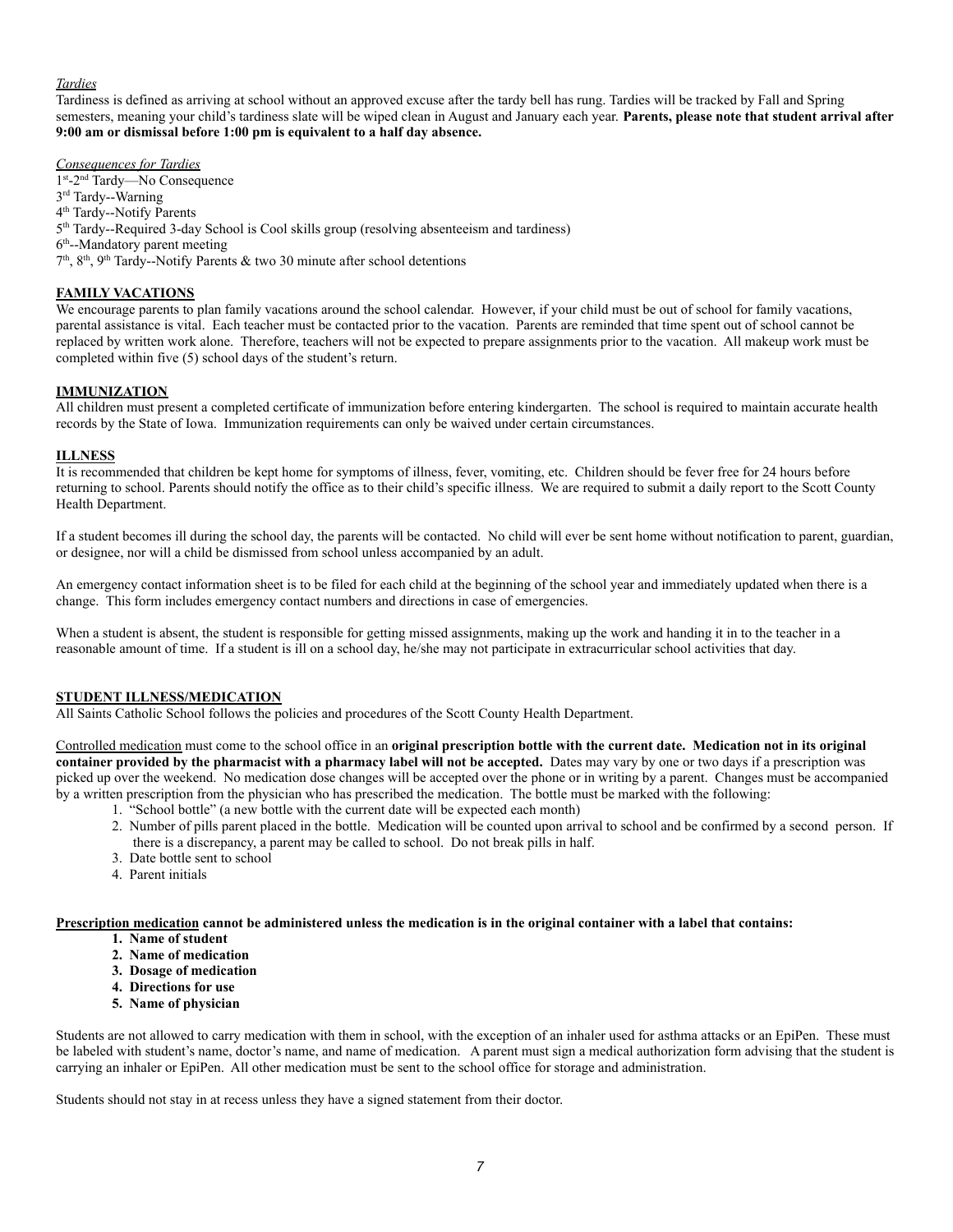All teachers will have a list of students with medical problems. Parents must notify the school as to medical conditions of their children. In cases where it is warranted, administration will meet with the teachers involved and the parents to discuss the medical condition of the student. At this meeting, all parties will be informed as to the usual methods of dealing with the medical condition.

All medication is dispensed by a certified person with the exception of an EpiPen or inhalers used by asthmatics who have permission to carry the inhaler or EpiPen on their person and use it themselves as the physician has prescribed.

PLEASE NOTE: Non-prescription or over-the-counter medications such as Tylenol or ibuprofen or any over-the-counter allergy meds also need a form filled out by the parent. We **will not** accept any medication in a ziplock baggie or the like with only a note from the parent. Forms are available in the ASCS office.

## **MEDICATION ON FIELD TRIPS:**

A plan for administering medication while a student is on a field trip and in school activities is necessary. Ideally, a qualified designated person should accompany children with medications on field trips. However, this may not always be possible. In this absence, another medication administrator with permission of the principal may decide to provide specific medication administration education to a select person who will be responsible for medication on the field trip or at the activity. The nurse or qualified designated personnel administer medication and prepare the medication. Medication is poured into a small-labeled envelope and sealed. The envelope label includes the student name, teacher and classroom, medication, dosage, time to administer, and an identified space to document medication administration. The person designated to administer the medication keeps the medication in a secure place. On returning to school following the activity, the qualified designated personnel returns the signed empty envelope and documents administration including the student, date, time, and signature.

### **RELEASE OF STUDENTS**

No student may leave the school grounds during the school day without written parental permission.

#### **EMERGENCY PROCEDURES**

Staff and student safety is a priority at All Saints Catholic School. Emergency procedures have been established and provided to all staff members.

#### **FIELD TRIPS**

All Saints Catholic School recognizes that a properly planned, well conducted and carefully supervised field trip is a vital part of the curriculum of any classroom. As such, student trips of significant educational value are to be encouraged.

Field trips shall have the approval of the Principal in advance of the trip. Consent of the pupil's parents is required in advance of any trip involving the use of public or private transportation.

Parents will be required to fill out a permission slip for each field trip. Drivers for field trips must have a driver information sheet on file in the school office.

### **PARTY INVITATIONS/ BIRTHDAY TREATS/SNACKS**

It is recommended that party invitations not be passed out during school time unless each student in the classroom is receiving an invitation. We appreciate your cooperation and sensitivity regarding party invitations. The Privacy Act laws prohibit the school from releasing telephone numbers or addresses of students. Because of food allergies, students are not allowed to bring homemade treats or snacks. Treats or snacks should be purchased and have ingredients listed on the box.

### **CELL PHONES/SMART WATCH**

Cell phone use is not permitted in the school building before, after and during school time. After school, students should not use cell phones until they have left the building. Students should secure a cell phone in their locker while school is in session and the phone should be turned off. If a student has a cell phone in his/her possession before or during school time, a teacher or administrator will confiscate the cell phone. If a student has a cell phone taken by a teacher or administrator, a parent/guardian will be contacted to retrieve the phone at school. Confiscated cell phones will only be returned to parents and will not be returned to students.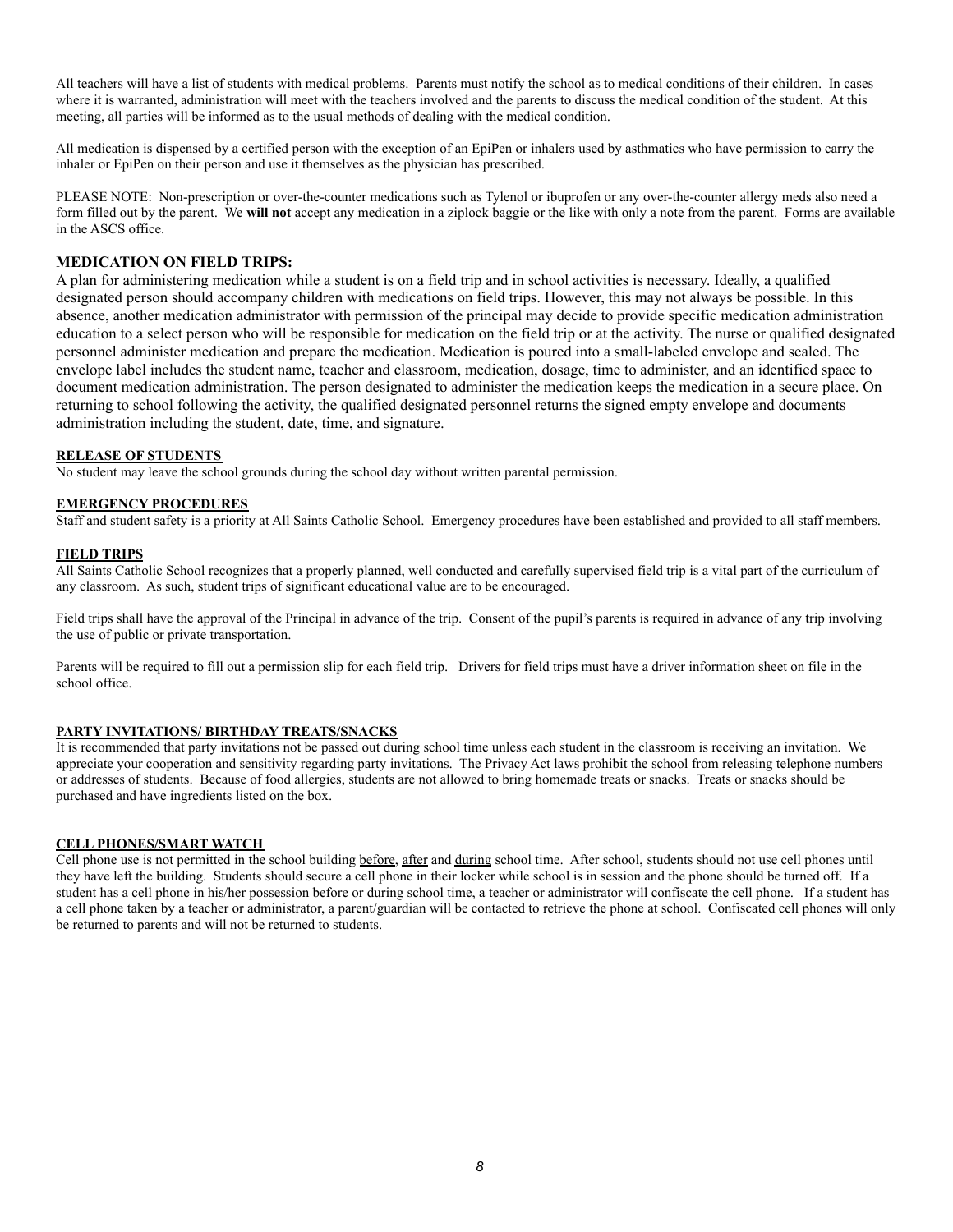#### **UNIFORM/DRESS CODE**

This dress code is designed to promote a positive learning environment that includes respect for one another and to create a positive school community. All clothing must be modest, clean and well fitting. Jewelry and hair accessories must be modest as well.

The following list represents clothing that is permitted as part of the dress code. Any other clothing is not part of the uniform:

| Skirt:                           | <b>Grades K-8</b> Navy plaid, solid navy, khaki/tan/beige no shorter than 3" above the back of the knee                                                                                                                                                                                                                                                                                                                                                                                    |  |  |  |  |
|----------------------------------|--------------------------------------------------------------------------------------------------------------------------------------------------------------------------------------------------------------------------------------------------------------------------------------------------------------------------------------------------------------------------------------------------------------------------------------------------------------------------------------------|--|--|--|--|
| Jumper:                          | Grades K-4 Navy plaid, solid navy, khaki/tan/beige no shorter than 3" above the back of the knee                                                                                                                                                                                                                                                                                                                                                                                           |  |  |  |  |
| Skort:                           | Grades K-4 Navy plaid, solid navy, khaki/tan/beige no shorter than 3" above the back of the knee                                                                                                                                                                                                                                                                                                                                                                                           |  |  |  |  |
| Slacks:                          | Girls and Boys Classic waist, Dockers style or dress pants, cotton/cotton blend or corduroy material -- navy, khaki/tan/beige -<br>no outside pockets on legs                                                                                                                                                                                                                                                                                                                              |  |  |  |  |
| <b>Shorts:</b>                   | Girls and Boys Classic waist, cotton/cotton blend, navy or khaki/tan/beige no shorter than 2" above the back of the knee - no<br>outside pockets on legs                                                                                                                                                                                                                                                                                                                                   |  |  |  |  |
| Capris:                          | Girls Classic waist, cotton/cotton blend, navy or khaki/tan/beige capris – no outside pockets on legs                                                                                                                                                                                                                                                                                                                                                                                      |  |  |  |  |
| Shirt:                           | No logos on any part of the shirt with the exception of All Saints logos that are pocket size or smaller. All shirts (navy, pastel<br>blue, white or red only) must have a collar. Collared shirts must be worn on Monday, Tuesday, Wednesday and Thursday.<br>Undershirts must be white. All shirts must be long enough to tuck into pants or skirts.<br>Classic Polo - full bodied, traditional long or short sleeved<br>Turtleneck<br>$\bullet$<br>Button down dress shirt<br>$\bullet$ |  |  |  |  |
| <b>Sweaters:</b>                 | Solid colors, no prints or logo, navy, pastel blue, white, gray or red - crew or v-neck Sweaters may not have hoods.<br>Cardigan<br>Fleece pullover (1/2 or full zip ASCS fleece or plain fleece only), worn over a dress code shirt<br>$\bullet$<br>Crew neck sweatshirts, worn over a dress code shirt – All Saints logo is allowed on sweatshirts<br>$\bullet$<br>Turtleneck sweater<br>٠                                                                                               |  |  |  |  |
| <b>Belts:</b>                    | Belts are required for grades $3 - 8$<br>Black, brown or navy -- plain, solid color strap -- small, simple buckle                                                                                                                                                                                                                                                                                                                                                                          |  |  |  |  |
| Footwear:                        | Boots are not to be worn inside the building. Boots may be worn to school and at recess. Foot enclosed shoes. Flip flops not<br>allowed.<br>Athletic/tennis shoes<br>$\bullet$<br>Dress shoes<br>$\bullet$                                                                                                                                                                                                                                                                                 |  |  |  |  |
| Socks:                           | Socks are required<br>Solid red, white, navy blue or black<br>Socks<br>$\bullet$<br>Socks must show above shoe line $-$ there may be a logo<br>Tights or leggings may be worn under skirts, jumpers and skorts – navy blue, red, white or black<br>$\bullet$                                                                                                                                                                                                                               |  |  |  |  |
| Hairstyles:                      | No extreme hairstyles which allow students to see without constant attention to hair. Hair color should be NATURAL.                                                                                                                                                                                                                                                                                                                                                                        |  |  |  |  |
| Jewelry:                         | No dangle or hoop earrings.                                                                                                                                                                                                                                                                                                                                                                                                                                                                |  |  |  |  |
| <b>Spirit Day:</b>               | On Fridays, All Saints Catholic School or parish apparel may be worn for "Spirit Day" with uniform jumpers, slacks,<br>skirts, skorts, capris or shorts.                                                                                                                                                                                                                                                                                                                                   |  |  |  |  |
| <b>Out of Uniform Dress Code</b> |                                                                                                                                                                                                                                                                                                                                                                                                                                                                                            |  |  |  |  |

**Even when there is an out of uniform dress day, certain guidelines are appropriate for a Catholic school. This is not intended to limit the fun of these theme days but they are intended to provide a minimum standard.**

| Tops:          | Modest tops without holes, low necklines, spaghetti straps or visible undergarment straps                      |  |  |  |
|----------------|----------------------------------------------------------------------------------------------------------------|--|--|--|
| Pants:         | No yoga pants, pajama pants or running shorts may be worn. Leggings may only be worn under skirts and dresses. |  |  |  |
| <b>Skirts:</b> | Out of dress code skirts must meet the 3" requirement above the back of the knees.                             |  |  |  |
| Shorts:        | Out of dress code shorts must meet the 3" requirement above the back of the knee.                              |  |  |  |
| <b>Shoes:</b>  | No flip flops                                                                                                  |  |  |  |

**If these requirements are not met, parents will be called to bring in appropriate clothing or the student will wear clothes provided by the school.**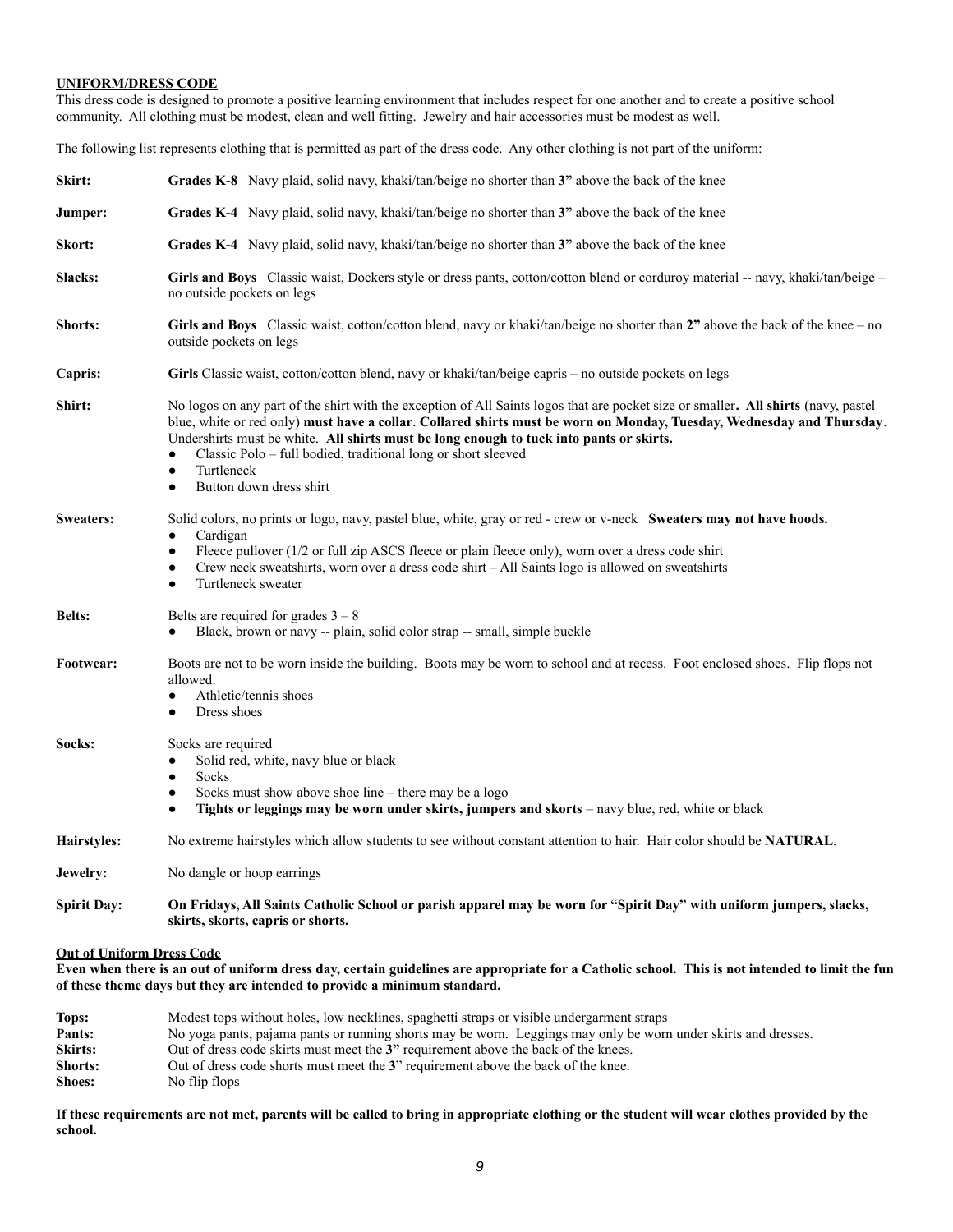## **CARE OF SCHOOL PROPERTY**

The cost of misuse and damage to books, desks, and other school property must be paid by the student. Textbooks are to be covered at all times. Students will be charged for damaged property.

#### **PROTECTION OF STUDENT PROPERTY**

It is the responsibility of the school to go as far as possible in providing adequate safeguards for all of the pupil's belongings but, once having done this, the school cannot be held responsible for loss. Parents can help by clearly marking articles children bring or wear to school. Encouraging children to put their names on lunch boxes, gym shoes, sweaters, jackets, notebooks, or anything they are likely to put down and forget to pick up again. They should not bring valuable items or money to school. These items include, but are not limited to, pagers, electronic toys/games, CD players, walkmans, MP3 players, IPods and skateboards.

## **PHYSICAL EDUCATION**

All students will participate in the physical educational program of the school unless they are prohibited because of ill health. A note from the doctor is required for the student to be excused. Students in grades 4-8 are required to have a T-shirt and gym shorts. All students must have non-marking athletic shoes for P.E.

#### **ALL SAINTS CATHOLIC SCHOOL ATHLETIC PHILOSOPHY**

**Policy** -- The athletic policy of All Saints Catholic School is an extension of the school curriculum in a spiritual environment and supports the physical experiences of competitive sports fostering physical development, teamwork, leadership, sportsmanship, discipline and mental agility. The athletic program is for the benefit of All Saints Catholic School students.

**Scope** -- The athletic program covers all team athletics participated in by students of All Saints Catholic School as a team and carrying the school name either specifically or implied.

**Participation** -- Participants in extracurricular activities (athletics, band, chorus, drama, Mock Trial, etc.) are subject to rules of discipline set down by the All Saints Catholic School Board as well as academic status determined by the school administration. To be eligible for extracurricular activities, students are expected to maintain a 2.5 grade point average (a 2.0, if it is a straight C average). If a student is working to capacity, however, and does not meet these requirements, eligibility should be up to the discretion of the athletic board and teachers directly involved with the student. Students will have a probationary period of 2 weeks after being informed of impending ineligibility. During this time, said student will be allowed to continue playing or participating. However, at the end of this period, proof must be shown that daily work, etc., has improved or participation in extracurricular activities will not be allowed. Probationary status continues until the next grading period.

It is the goal that all team members participate in practice and games, presuming they fulfill the practice requirements established by the coach/manager. The number of teams will be determined by the number of participants.

Selected cheerleaders, including substitutes, will not participate as basketball team members when programs run concurrently.

Students must present an authorization for each activity signed by parents/guardians and student. Student should be covered by hospitalization and accident insurance. It is mandatory that all students participating in interscholastic sports, including cheerleading, have an annual physical. Participants will be required to pay a participation fee for each sport or activity.

Team participants will be students of All Saints Catholic School. Exceptions will be evaluated and approved/disapproved by the Athletic Director and administration.

Facilities -- Security of building and care of the facility are of paramount importance. All requirements contained herein are pointed toward these two items.

Practice must begin and end at the time scheduled. The west entrance doors will be used to enter or leave practice sessions.

The west entrance to the school will be used by all teams to enter or leave the facility for scheduled games/meets. Pleasant Street doors are not to be used during games.

Coaches will be responsible for the facility during practice times. They must know who belongs in the facility and what they are doing. The facility equipment and furnishings must be used responsibly. They will assure the school is locked and all lights turned off before leaving, or the responsibility is turned over to a succeeding facility user.

The Athletic Director or his/her selected alternate will be responsible for the facility at scheduled games/meets. He/she will make sure the school is opened prior to and locked after the game is over.

The kitchen will remain locked during all practices or games when not otherwise in use. Cafeteria and stage lights will not be turned on during practice. All exits must have bars removed during practice. Bars must be replaced on doors after each practice. Coaches will keep a list of emergency numbers for all athletes. Coaches will be issued an athletic handbook and first aid kit.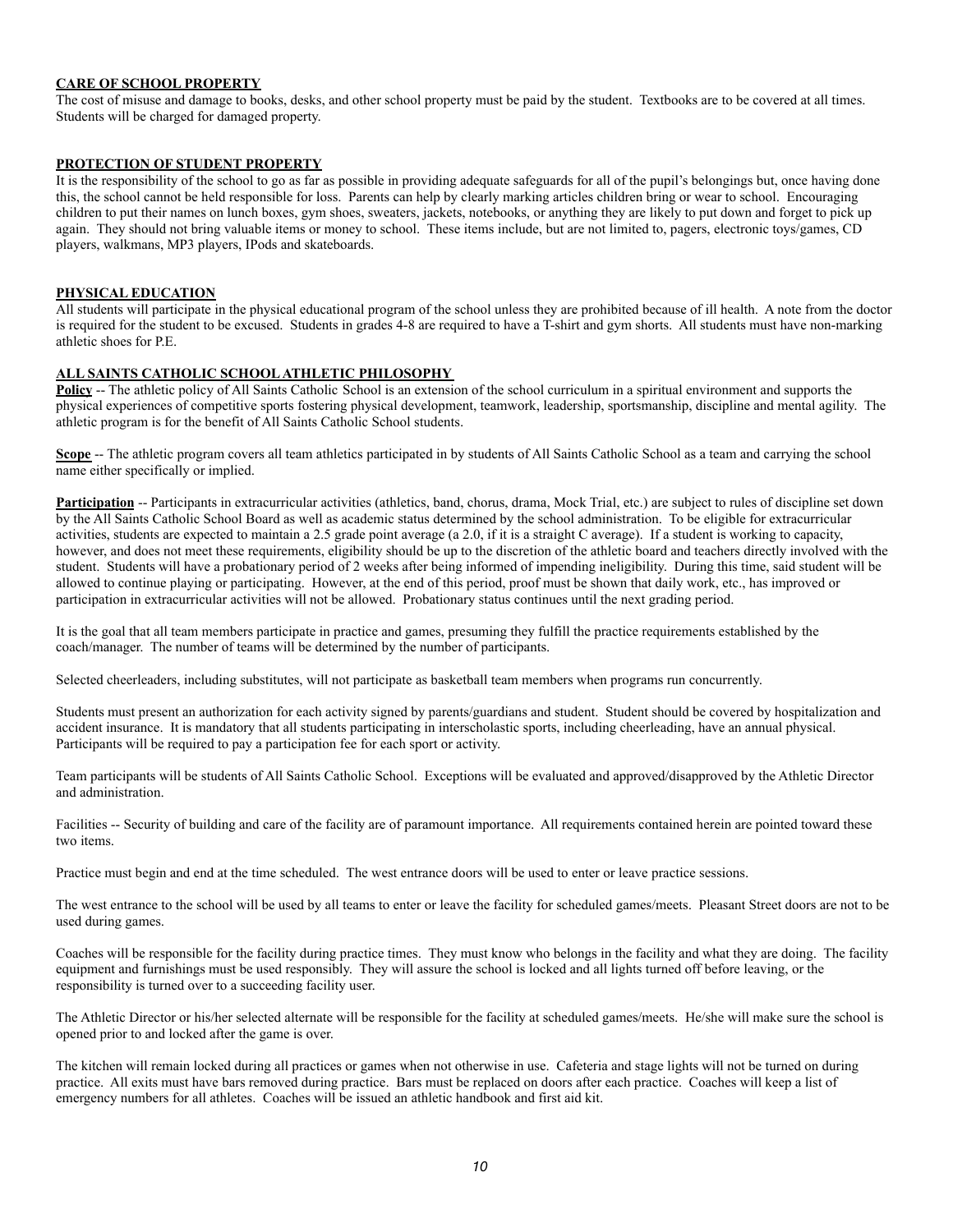## **ALL SAINTS CATHOLIC SCHOOL CODE OF DISCIPLINE**

Because you have chosen to trust All Saints Catholic School for the religious and academic education of your child, it is important that you also have confidence that we are working to make sure your student is safe and comfortable here. Our primary concern is that all students are treated fairly and are given the support and opportunity they need to be successful and productive.

The Diocese of Davenport Board of Education has developed an Anti-Harassment/Bullying Investigation Procedure that will be followed when reports of bullying or harassment are made. This includes harassment by students toward other students and harassment by teachers toward students. Students and teachers will be regularly in-serviced on how to maintain a culture that is free of threat. Bullying includes verbal harassment, physical battery, and emotional harassment and will not be tolerated.

### **Grades K-4 Discipline Policy**

Level 1: - Students will receive a recess detention (time out) for actions such as inappropriate language or behavior, lying, cheating, defiance of school/staff instruction, or similar behavior. Upon a 3<sup>rd</sup> offense in one quarter, parents will be called by the teacher and a conference will be scheduled.

Level 2: Students will lose all recesses for one day for stealing and/or destruction of property. Parents will be called by the teacher and the Principal will be notified.

Level 3: Students will be suspended from school for one day for physical aggression, and verbal or sexual assault. The parent will be required to attend a conference at the school before the student will be allowed to return. If deemed appropriate by the staff, the school will assist the parent in locating appropriate intervention services at the family's expense and will recommend that the parents attend a school-sponsored class on disciplinary techniques. For each additional occurrence thereafter, the student will receive one day out of school suspension plus one additional day, not to exceed three total days of out of school suspension.

Level 4: Any further behavior issues will result in a recommendation to the Board for expulsion from All Saints Catholic School.

### **Grades 5-8**

#### **Please note the following examples are not meant to be an exhaustive list at any level and other offenses can occur.**

#### **Level I**

## **Minor - Lunch Detention**

1 lunch detention (in classroom) followed by eating lunch in a designated area. Examples: dress code violations, planner not signed, minor classroom disruptions

### **Level I**

Upon the third offense at this level, students will receive an after school detention. This is cumulative for the semester.

# **Level II - After School Detention**

Inappropriate language, lying, cheating, defiance of school staff instructions, disrespect towards other students, missing a lunch detention, or 3 accumulated Level I offenses.

Three after school detentions at any level will require a parent meeting with both the Principal, a teacher representative, and the student.

#### **Level III - Saturday School Time**

The student will earn a Saturday school detention for such actions as stealing or deliberate destruction of property.

Upon a 4th after school detention, whether Level I or Level II, there will be a Saturday school detention.

#### **Level IV - Out of School Suspension**

The student will receive an out of school suspension, and a police report could be filed for the following:

- Battery(fighting physically)
- Assault(verbal threats)
- Sexual assault (threatening behavior of a sexual nature)
- Possession of illegal drugs, prescription drugs, or look alike drugs
- Being under the influence of alcohol or drugs on school property
- Possession of a weapon
- Gang related activities

### **Level V - Expulsion**

Any further behavior issues will result in a recommendation for terms of continuation of attendance at All Saints Catholic School.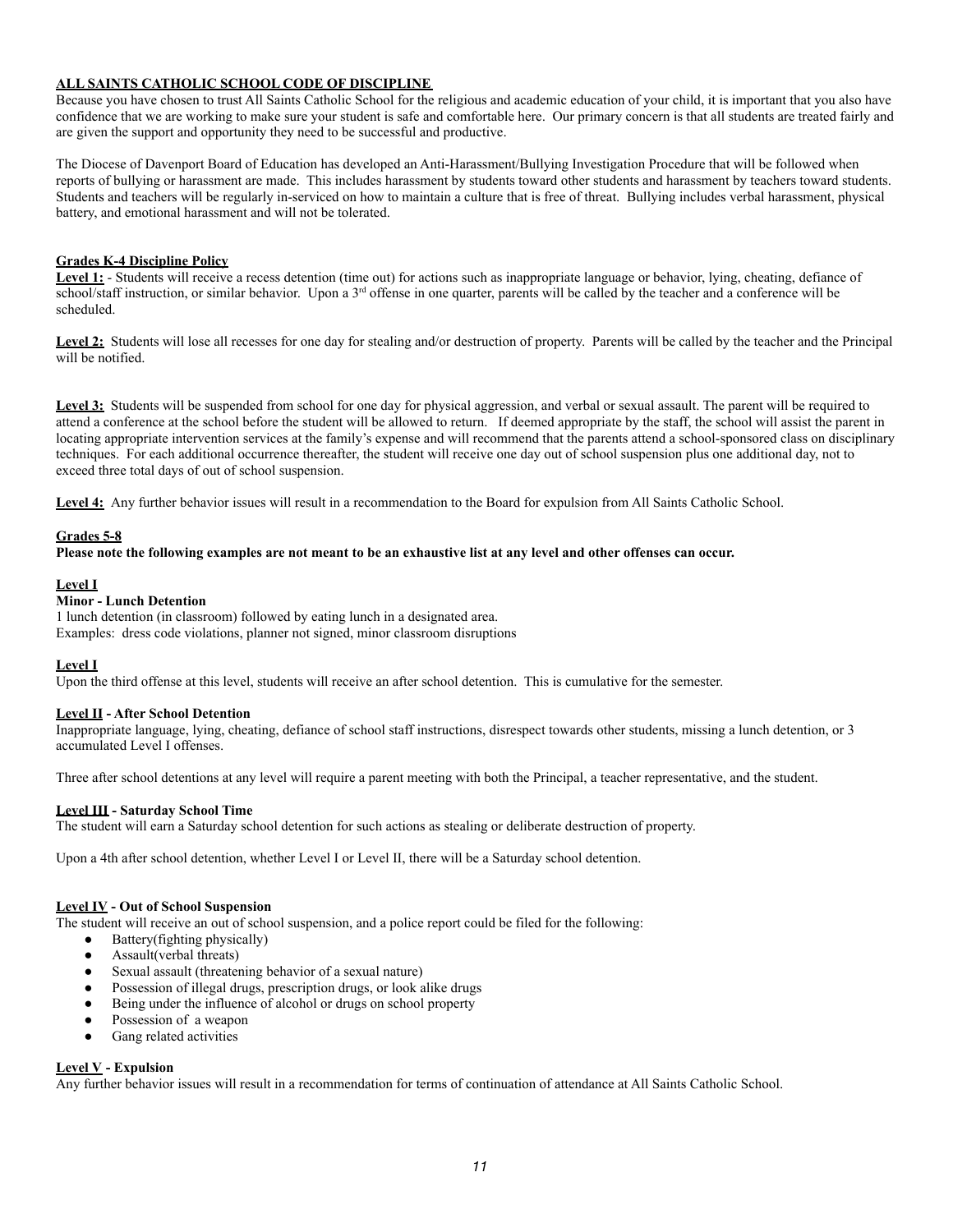## **ALL SAINTS CATHOLIC SCHOOL BOARD MEMBERS**

A complete list of school board members can be found on the All Saints Catholic School website.

### **HOME & SCHOOL ASSOCIATION**

The Home & School Association is an organization which is vital to school and student support. The Home & School Association provides opportunities to work on fundraising and also provides opportunities for you to get to know other families. Every parent is welcome to take part in Home & School meetings and activities. All Saints is very thankful for the generous support of our families and parishioners who volunteer their time and talents. The following is a list of Home and School Association committees where your time and talent can be put to use for the good of the school. Thank you to all of our volunteers!

#### **All Saints Gala**

The Gala is the school's major fundraiser. This year's will be held at the end of February. The evening will include food, fun and silent and live auctions. The committee will work with the chairs to plan, set up, run and tear down this event. Some other jobs will include soliciting donations, publicity and preparing the auction book.

Other fundraisers and volunteer opportunities throughout the year include Candy Bar Sale, Wreath Sale, Fun Night, Holy Family/All Saints Bazaar, Catholic Schools Week and Room Parents

## **ATHLETIC BOOSTER CLUB**

The Athletic Booster Club helps finance all physical education, playground equipment, and maintains all sporting uniforms and cheerleading outfits.

#### **SCOUTS**

All Saints Catholic School sponsors various scouting programs for both boys and girls. Scouting roundups usually take place in September at the school. Volunteers are always needed.

#### **PRAYERS**

### **Hail Mary**

Hail Mary, full of grace, the Lord is with you. Blessed are you among women, and blessed is the fruit of your womb, Jesus. Holy Mary, Mother of God, pray for us sinners, now and at the hour of our death. Amen.

# **Our Father**

Our Father, who art in heaven, hallowed be thy name; thy kingdom come; thy will be done on earth as it is in heaven. Give us this day our daily bread; and forgive us our trespasses as we forgive those who trespass against us; and lead us not into temptation, but deliver us from evil. Amen. **Glory Be**

Glory be to the Father, the Son and the Holy Spirit. As it was in the beginning, is now and ever shall be. Amen.

## **Act of Contrition**

O my God, I am sorry for my sins with all my heart. In choosing to do wrong and failing to do good, I have sinned against You whom I should love above all things. I firmly intend, with Your help, to do penance, to sin no more, and to avoid whatever leads me to sin. Our Savior Jesus Christ suffered and died for us. In his name, my God, have mercy. Amen.

### **The Apostles' Creed**

I believe in God, the Father almighty, creator of heaven and earth. I believe in Jesus Christ His only Son, our Lord. He was conceived by the power of the Holy Spirit and born of the Virgin Mary. He suffered under Pontius Pilate, was crucified, died, and was buried. He ascended into heaven and is seated at the right hand of the Father. He will come again to judge the living and the dead. I believe in the Holy Spirit and the holy Catholic Church, the communion of saints, the forgiveness of sins, the resurrection of the body, and life everlasting. Amen.

#### **Meal Prayer**

Bless us, O Lord, and these Your gifts, which we are about to receive from Your goodness, through Christ our Lord. Amen.

## **Prayers for Vocations**

Gracious God, you have blessed me with many gifts and talents. Grant me the wisdom to know how best to use them for the glory of your name. Jesus calls, "Come follow me." I want to follow Him and be faithful to my call. Help me to see in myself what you see, and give courage to follow wherever you may lead. Bless the Church with generous hearts, eager to serve Your people and to spread Your Word. Amen.

### **DIOCESAN ANTI-BULLYING/HARASSMENT POLICY – Student/Staff Personnel**

Harassment and bullying of students and employees are against federal, state and local policy, and are not tolerated by the Diocesan Board of Education. The Board is committed to providing all students with a safe and civil school/faith formation environment in which all members of the school/parish community are treated with dignity and respect. To that end, the Board has in place policies, procedures, and practices that are designed to reduce and eliminate bullying and harassment as well as processes and procedures to deal with incidents of bullying and harassment. Bullying and harassment of students by other students, by school employees, and by volunteers who have direct contact with students will not be tolerated in the school/parish.

The Board prohibits harassment, bullying, hazing, or any other victimization, of students, based on any of the following actual or perceived traits or characteristics: age, color, creed, national origin, race, religion, marital status, sex, sexual orientation, gender identity, physical attributes, physical or mental ability or disability, ancestry, political party preference, political belief, socioeconomic status, or familial status. Harassment against employees based upon the employee's race, color, creed, sex, sexual orientation, national origin, religion, age or disability is also prohibited.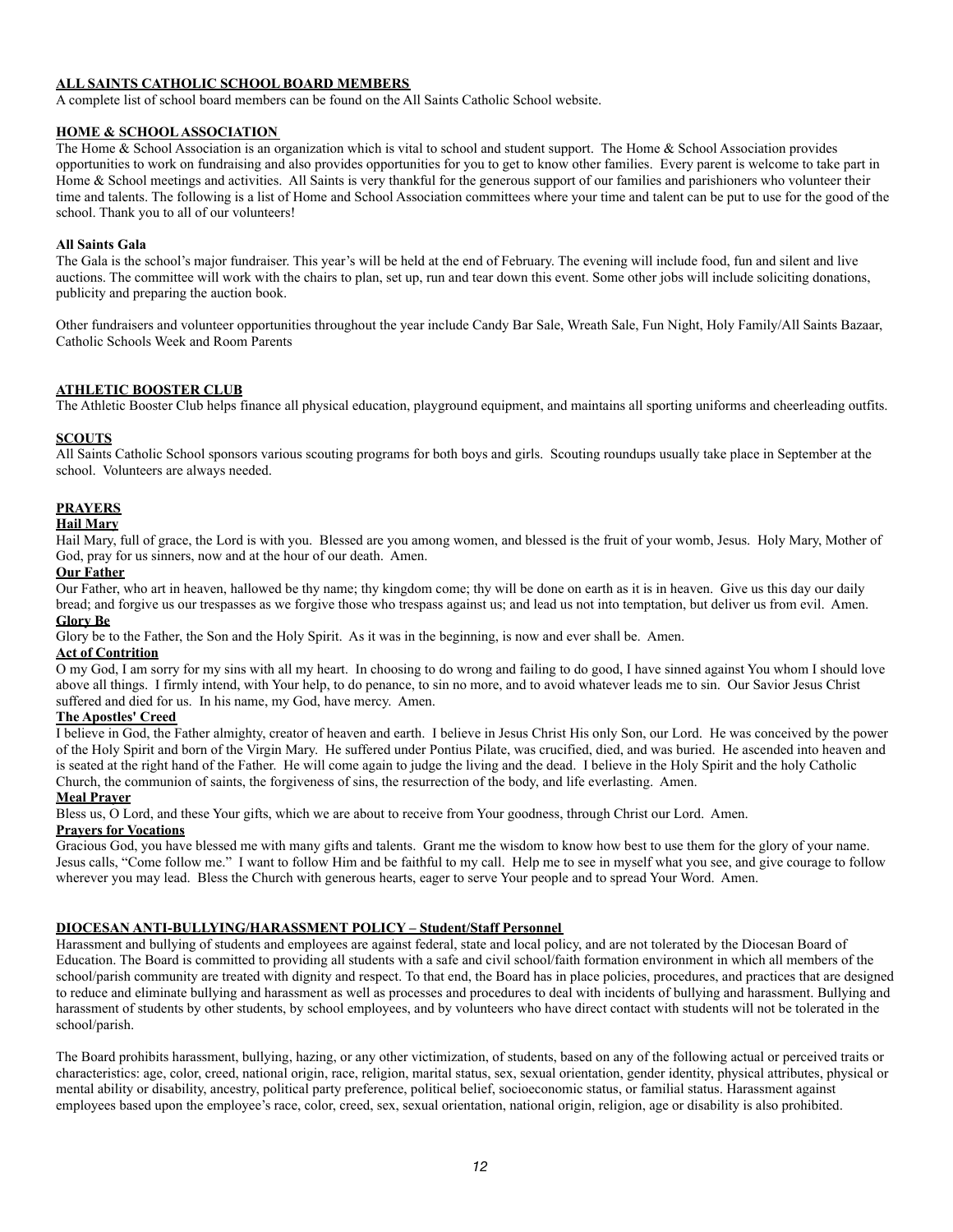This policy is in effect while students or employees are on property within the jurisdiction of each local Boards of Education/Faith Formation Committee; while on school/parish-owned or school/parish-operated vehicles; while attending or engaged in school/parish-sponsored activities; and while away from school/parish grounds if the misconduct directly affects the good order, efficient management and welfare of the school/parish.

If, after an investigation, a student is found to be in violation of this policy, the student shall be disciplined by appropriate measures which may include suspension or expulsion. If after an investigation, a school/parish employee is found to be in violation of this policy, the employee shall be disciplined by appropriate measures which may include termination. If, after an investigation, a school/parish volunteer is found to be in violation of this policy, the volunteer shall be subject to appropriate measures which may include exclusion from school/parish grounds. "Volunteer" means an individual who has regular, significant contact with students.

When looking at the totality of the circumstances, harassment and bullying mean any electronic, written, verbal, or physical act or conduct toward a student which is based on any actual or perceived trait or characteristic of the student and which creates an objectively hostile school/faith formation/youth ministry environment that meets one or more of the following conditions:

- Places the student in reasonable fear of harm to the student's person or property;
- Has a substantially detrimental effect on the student's physical or mental health;
- Has the effect of substantially interfering with the student's academic performance; or
- Has the effect of substantially interfering with the student's ability to participate in or benefit from the services, activities, or privileges provided by a school/parish.

"Electronic" means any communication involving the transmission of information by wire, radio, optical cable, electromagnetic, or other similar means. "Electronic" includes but is not limited to communication via electronic mail, internet-based communications, pager service, cell phones, electronic text messaging, or similar technologies.

Harassment and bullying may include, but are not limited to, the following behaviors and circumstances:

- Repeated remarks of a demeaning nature;
- Implied or explicit threats concerning one's grades, achievements, property, etc.;
- Demeaning jokes, stories, or activities directed at the student; and/or
- Unreasonable interference with a student's performance.

Sexual harassment of a student by an employee means unwelcome sexual advances, requests for sexual favors, or other verbal or physical conduct of a sexual nature when:

- Submission to the conduct is made either implicitly or explicitly a term or condition of the student's education/faith formation or benefits;
- Submission to or rejection of the conduct is used as the basis for academic/faith formation decisions affecting that student; or
- The conduct has the purpose or effect of substantially interfering with the student's academic/faith formation performance by creating an intimidating, hostile, or offensive education or faith formation environment.

In situations between students and school/parish officials, faculty, staff, or volunteers who have direct contact with students, bullying and harassment may also include the following behaviors:

- Requiring that a student submit to bullying or harassment by another student, either explicitly or implicitly, as a term or condition of the targeted student's education/faith formation or participation in school/faith formation programs or activities; and/or
- Requiring submission to or rejection of such conduct as a basis for decisions affecting the student.

In the case of a student who threatens physical harm to another student for any reason, a "no tolerance" stance will be taken. The perpetrator will be suspended from the educational program immediately. Reentry will be contingent upon a report from a competent mental health professional that the perpetrator is not perceived to be a threat to self or others. It may also be contingent upon a program of continued counseling.

Any person who promptly, reasonably, and in good faith reports an incident of bullying or harassment under this policy to a school/parish official, shall be immune from civil or criminal liability relating to such report and to the person's participation in any administrative, judicial, or other proceeding relating to the report. Individuals who knowingly file a false complaint may be subject to appropriate disciplinary action.

Retaliation against any person because the person has filed a bullying or harassment complaint or assisted or participated in a harassment investigation or proceeding is also prohibited. Individuals who knowingly file false harassment complaints and any person who gives false statements in an investigation shall be subject to discipline by appropriate measures, as shall any person who is found to have retaliated against another in violation of this policy. Any student found to have retaliated in violation of this policy shall be subject to measures up to, and including, suspension and expulsion. Any school/parish employee found to have retaliated in violation of this policy shall be subject to measures up to, and including, termination of employment. Any school/parish volunteer found to have retaliated in violation of this policy shall be subject to measures up to, and including, exclusion from school/parish grounds.

The school/parish will promptly and reasonably investigate allegations of bullying or harassment. The investigator or designee will be responsible for handling all complaints by students alleging bullying or harassment. The investigator or designee will be responsible for handling all complaints by employees alleging harassment.

It also is the responsibility of the superintendent, in conjunction with the investigator and principals, to develop procedures regarding this policy. The superintendent or designee also is responsible for organizing training It is also the responsibility of the Superintendent, in conjunction with the investigator and principals, to develop procedures regarding this policy. The Superintendent or designee also is responsible for organizing training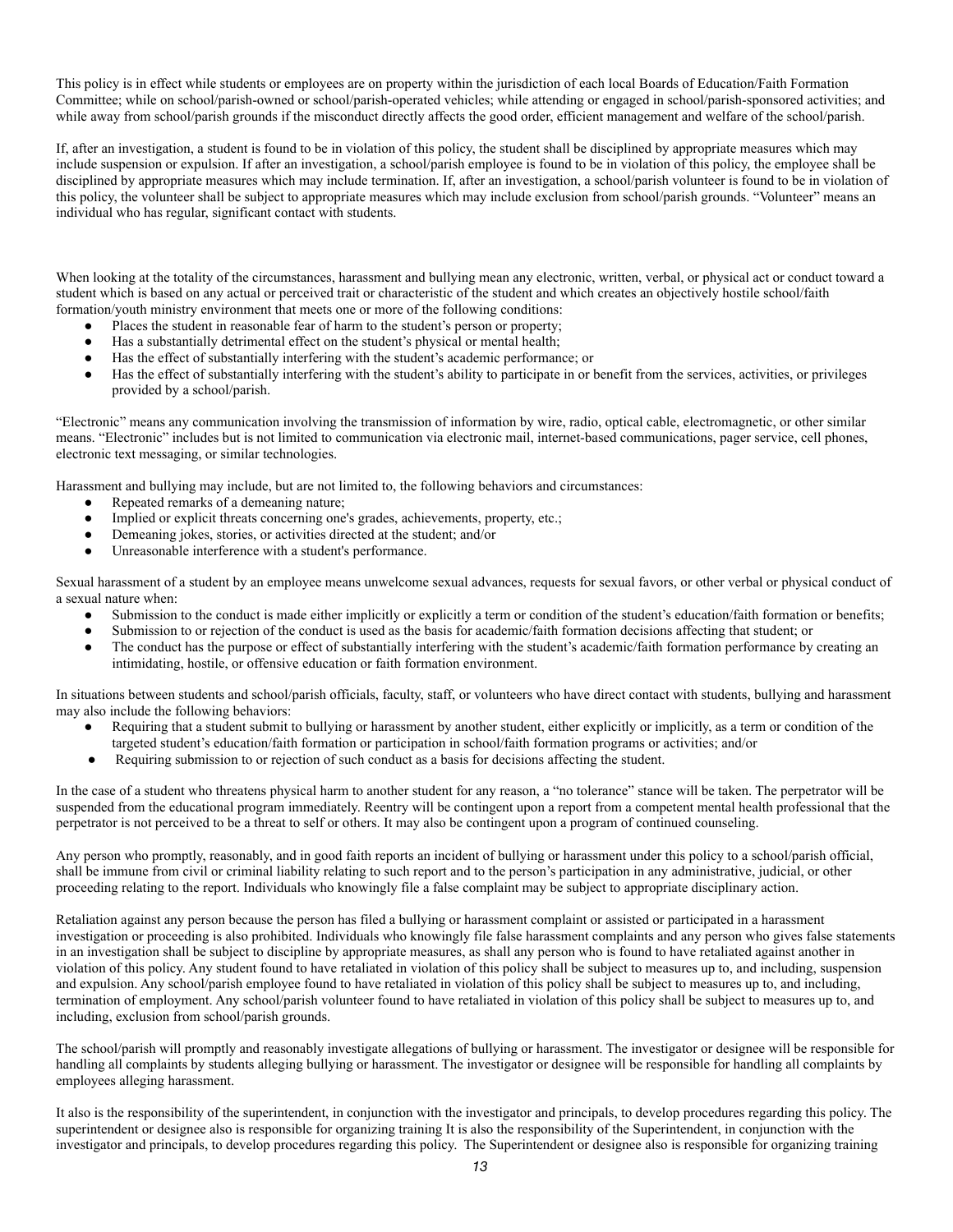programs for students, school/parish officials, faculty, staff, and volunteers who have direct contact with students. The training will include how to recognize harassment and what to do in case a student is harassed. It will also include proven effective harassment prevention strategies. The Superintendent or designee will also develop a process for evaluating the effectiveness of the policy in reducing bullying and harassment in the Diocesan Board of Education and each school/parish Board of Education/Faith Formation Committee.

Each local Board/Faith Formation Committee will annually publish this policy. The policy may be publicized by the following means:

- Inclusion in the student handbook,
- Inclusion in the employee handbook and volunteer handbook
- Inclusion in the registration materials
- Inclusion on the school/parish or school web site, and the Diocesan website
- $\bullet$  (other)  $\qquad \qquad$

and a copy shall be made available to any person at the administrative office of each school/parish/Diocese.

## **\*The Diocese of Davenport Policies Relating to Sexuality and Personal Behavior must be followed if there is a complaint on Sexual Harassment of an employee or volunteer.**

## **ANTI-HARASSMENT/BULLYING COMPLAINT FORM – Staff/Student Personnel**

| Check One $(1)$ :                           | $\Box$ Student | $\Box$ Staff | $\Box$ Family Member $\Box$ Other/Volunteer |
|---------------------------------------------|----------------|--------------|---------------------------------------------|
|                                             |                |              |                                             |
|                                             |                |              |                                             |
| Name of student or                          |                |              |                                             |
|                                             |                |              | Date of complaint: University of Complaint: |
|                                             |                |              | Name of alleged harasser or bully:          |
| Date and place of incident<br>or incidents: |                |              |                                             |

Nature of Discrimination or Harassment Alleged (Check all that apply)

| Age                    | <b>Physical Attribute</b>         | Sex                       |
|------------------------|-----------------------------------|---------------------------|
| Disability             | Physical/Mental Ability           | <b>Sexual Orienation</b>  |
| <b>Familial Status</b> | <b>Political Belief</b>           | Socio-economic Background |
| Gender Identity        | <b>Political Party Preference</b> | Other - Please Specify    |
| <b>Marital Status</b>  | Race/Color                        |                           |
| National Origin/Ethnic | Religion/Creed                    |                           |
| Background/Ancestry    |                                   |                           |

Description of misconduct:

Name of witnesses (if any):

Evidence of harassment or bullying, i.e., letters, photos, etc. (attach evidence if possible):

Any other information:

I agree that all of the information on this form is accurate and true to the best of my knowledge.

Signature: \_\_\_\_\_\_\_\_\_\_\_\_\_\_\_\_\_\_\_\_\_\_\_\_\_\_\_\_\_\_\_\_\_\_\_\_\_\_\_\_\_\_\_\_\_\_\_\_\_\_\_\_\_\_\_\_Date: \_\_\_\_\_\_\_\_\_\_\_\_\_\_\_\_\_\_\_\_\_\_\_\_\_\_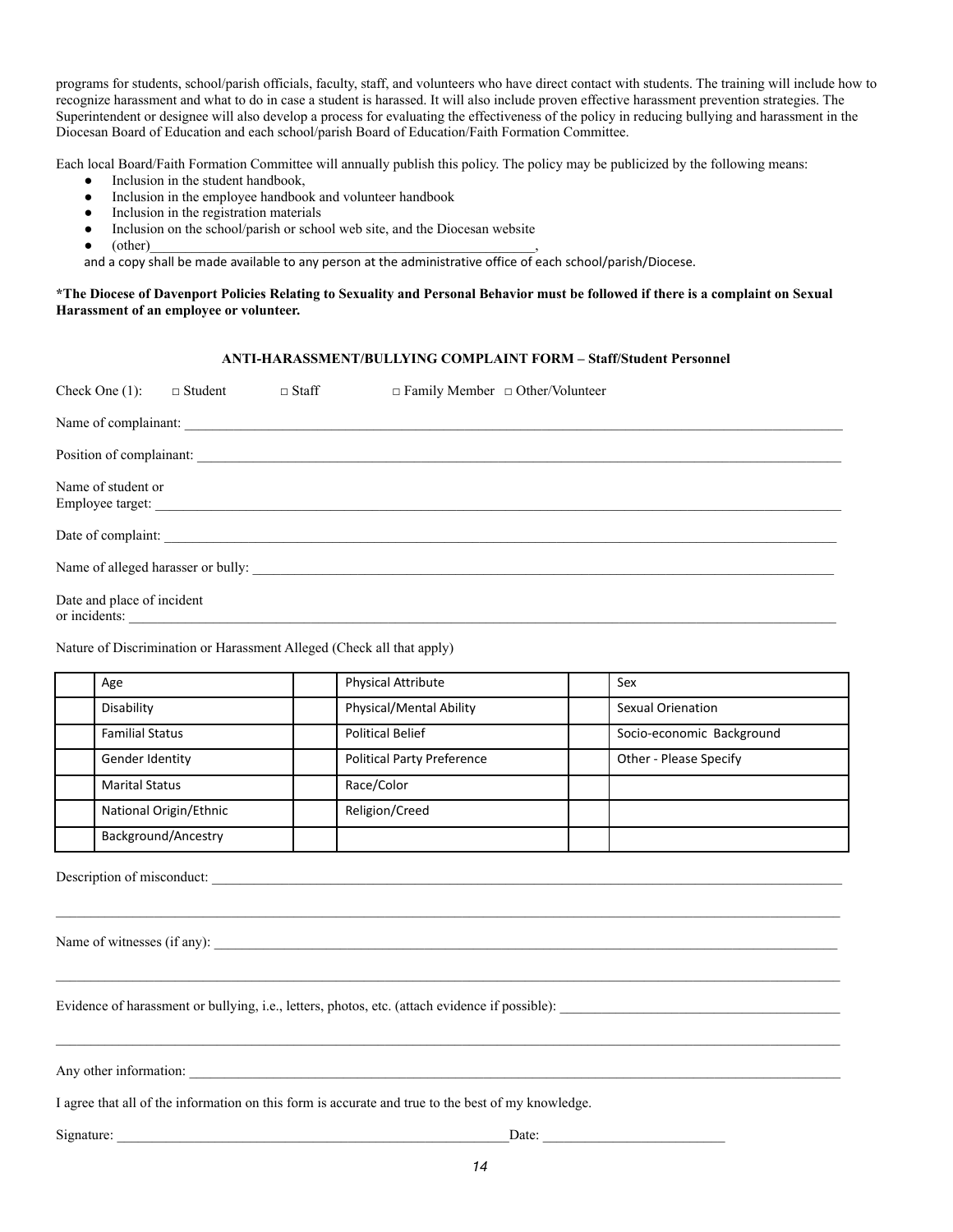# ANTI-HARASSMENT/BULLYING WITNESS DISCLOSURE FORM - Staff/Student Personnel

| Check One $(1)$ : | $\Box$ Student to Student                                                                                                                                                                                                         | $\Box$ Staff to Student $\Box$ Student to Staff $\Box$ Staff to Staff            |  |
|-------------------|-----------------------------------------------------------------------------------------------------------------------------------------------------------------------------------------------------------------------------------|----------------------------------------------------------------------------------|--|
|                   |                                                                                                                                                                                                                                   | School/Site of Incident                                                          |  |
|                   |                                                                                                                                                                                                                                   |                                                                                  |  |
|                   |                                                                                                                                                                                                                                   |                                                                                  |  |
|                   |                                                                                                                                                                                                                                   | Reporter Name                                                                    |  |
|                   |                                                                                                                                                                                                                                   | Name of witness:                                                                 |  |
|                   |                                                                                                                                                                                                                                   | Position of witness:                                                             |  |
|                   |                                                                                                                                                                                                                                   |                                                                                  |  |
|                   |                                                                                                                                                                                                                                   | Description of incident witnessed:                                               |  |
|                   |                                                                                                                                                                                                                                   | ,我们也不会有什么?""我们的人,我们也不会有什么?""我们的人,我们也不会有什么?""我们的人,我们也不会有什么?""我们的人,我们也不会有什么?""我们的人 |  |
|                   |                                                                                                                                                                                                                                   | ,我们也不会有什么?""我们的人,我们也不会有什么?""我们的人,我们也不会有什么?""我们的人,我们也不会有什么?""我们的人,我们也不会有什么?""我们的人 |  |
|                   |                                                                                                                                                                                                                                   |                                                                                  |  |
|                   |                                                                                                                                                                                                                                   |                                                                                  |  |
|                   |                                                                                                                                                                                                                                   | ,我们也不会有什么?""我们的人,我们也不会有什么?""我们的人,我们也不会有什么?""我们的人,我们也不会有什么?""我们的人,我们也不会有什么?""我们的人 |  |
|                   |                                                                                                                                                                                                                                   |                                                                                  |  |
|                   |                                                                                                                                                                                                                                   |                                                                                  |  |
|                   |                                                                                                                                                                                                                                   | ,他们也不会不会不会。""我们的人,我们也不会不会不会不会不会不会不会不会。""我们的人,我们也不会不会不会不会不会不会不会。""我们的人,我们也不会不会不会不 |  |
|                   | $\bullet$ and the contract of the contract of the contract of the contract of the contract of the contract of the contract of the contract of the contract of the contract of the contract of the contract of the contract of the |                                                                                  |  |

I agree that all of the information on this form is accurate and true to the best of my knowledge.

Date:  $\frac{1}{\sqrt{1-\frac{1}{2}}}\frac{1}{\sqrt{1-\frac{1}{2}}}\frac{1}{\sqrt{1-\frac{1}{2}}}\frac{1}{\sqrt{1-\frac{1}{2}}}\frac{1}{\sqrt{1-\frac{1}{2}}}\frac{1}{\sqrt{1-\frac{1}{2}}}\frac{1}{\sqrt{1-\frac{1}{2}}}\frac{1}{\sqrt{1-\frac{1}{2}}}\frac{1}{\sqrt{1-\frac{1}{2}}}\frac{1}{\sqrt{1-\frac{1}{2}}}\frac{1}{\sqrt{1-\frac{1}{2}}}\frac{1}{\sqrt{1-\frac{1}{2}}}\frac{1}{\sqrt{1-\frac{1}{2}}}\frac{1}{\$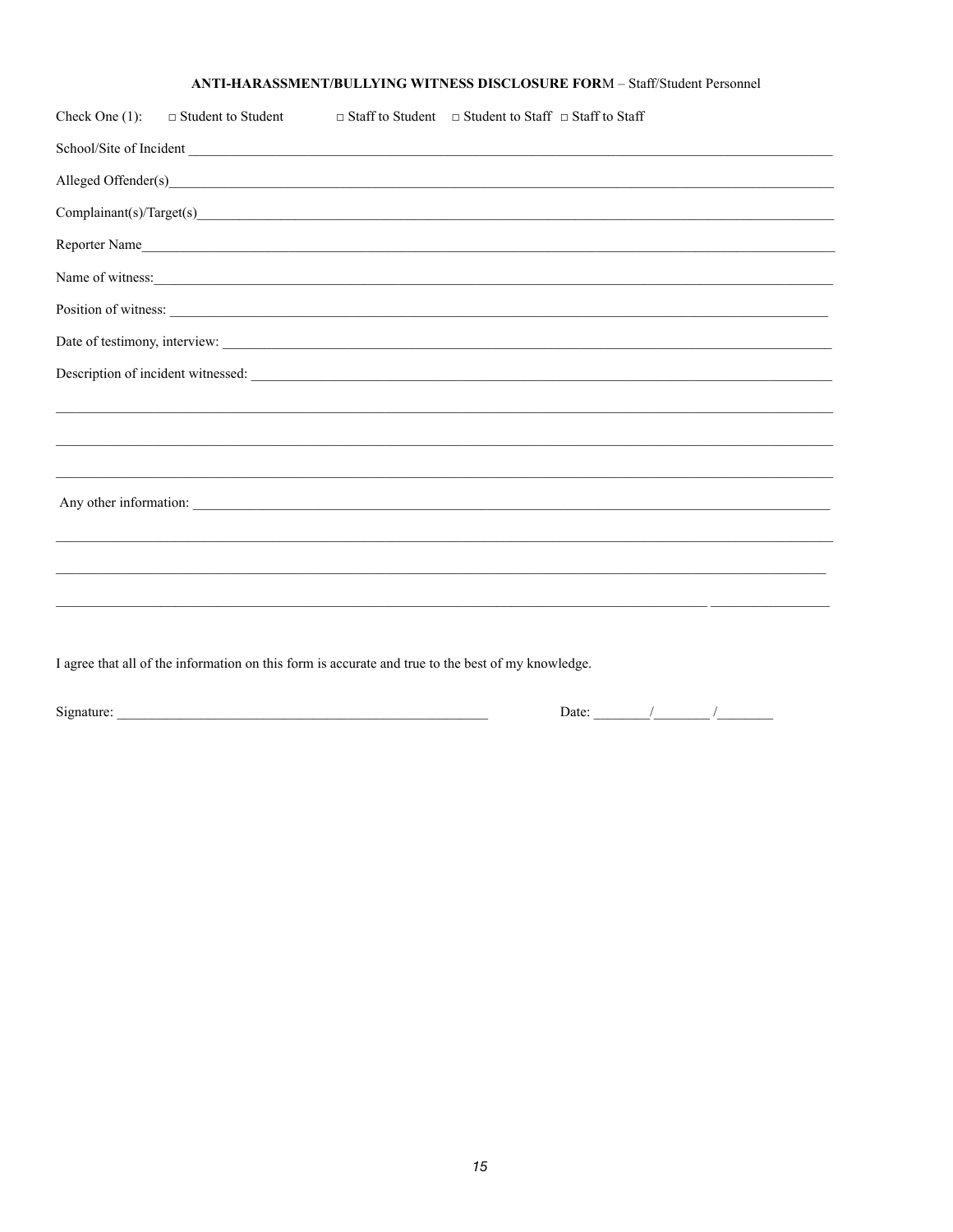## **DISPOSITION OF ANTI-HARASSMENT/BULLYING COMPLAINT FORM – Staff/Student Personnel**

| Name of complainant:                  |
|---------------------------------------|
|                                       |
| Name of student or                    |
| Employee target:                      |
|                                       |
| Grade and building of                 |
| Student or employee:                  |
|                                       |
| Name and position or grade of alleged |
| Perpetrator / respondent:             |
|                                       |
| Date of complaint:                    |

Nature of Discrimination or Harassment Alleged (Check all that apply)

| Age                    | Physical Attribute                | Sex                       |
|------------------------|-----------------------------------|---------------------------|
| Disability             | Physical/Mental Ability           | <b>Sexual Orienation</b>  |
| <b>Familial Status</b> | <b>Political Belief</b>           | Socio-economic Background |
| Gender Identity        | <b>Political Party Preference</b> | Other - Please Specify    |
| <b>Marital Status</b>  | Race/Color                        |                           |
| National Origin/Ethnic | Religion/Creed                    |                           |
| Background/Ancestry    |                                   |                           |

 $\mathcal{L}_\text{max} = \mathcal{L}_\text{max} = \mathcal{L}_\text{max} = \mathcal{L}_\text{max} = \mathcal{L}_\text{max} = \mathcal{L}_\text{max} = \mathcal{L}_\text{max} = \mathcal{L}_\text{max} = \mathcal{L}_\text{max} = \mathcal{L}_\text{max} = \mathcal{L}_\text{max} = \mathcal{L}_\text{max} = \mathcal{L}_\text{max} = \mathcal{L}_\text{max} = \mathcal{L}_\text{max} = \mathcal{L}_\text{max} = \mathcal{L}_\text{max} = \mathcal{L}_\text{max} = \mathcal{$ 

\_\_\_\_\_\_\_\_\_\_\_\_\_\_\_\_\_\_\_\_\_\_\_\_\_\_\_\_\_\_\_\_\_\_\_\_\_\_\_\_\_\_\_\_\_\_\_\_\_\_\_\_\_\_\_\_\_\_\_\_\_\_\_\_\_\_\_\_\_\_\_\_\_\_\_\_\_\_\_\_\_\_\_\_\_\_\_\_\_\_\_\_\_\_\_\_\_\_\_\_\_\_\_\_\_\_\_\_\_\_\_\_

Summary of investigation:

I agree that all of the information on this form is accurate and true to the best of my knowledge.

Signature: \_\_\_\_\_\_\_\_\_\_\_\_\_\_\_\_\_\_\_\_\_\_\_\_\_\_\_\_\_\_\_\_\_\_\_\_\_\_\_\_\_\_\_\_\_\_\_\_\_Date: \_\_\_\_\_\_\_\_\_\_\_\_\_\_\_\_\_\_\_\_\_\_\_\_\_\_\_

#### **Anti-Harassment/Bullying Investigation Procedures – Staff/Student Personnel**

Individuals who feel that they have been harassed should:

- Communicate to the harasser that the individual expects the behavior to stop, if the individual is comfortable doing so. If the individual wants assistance communicating with the harasser, the individual should ask a teacher, counselor or administrator to help.
	- If the harassment does not stop, or the individual does not feel comfortable confronting the harasser, the individual should:
		- o tell a teacher, counselor or administrator; and
		- o write down exactly what happened, keep a copy and give another copy to the teacher, counselor or administrator including;
			- what, when and where it happened;
			- who was involved;
			- exactly what was said or what the harasser did;
			- witnesses to the harassment;
			- what the student said or did, either at the time or later;
			- how the student felt; and
			- how the harasser responded.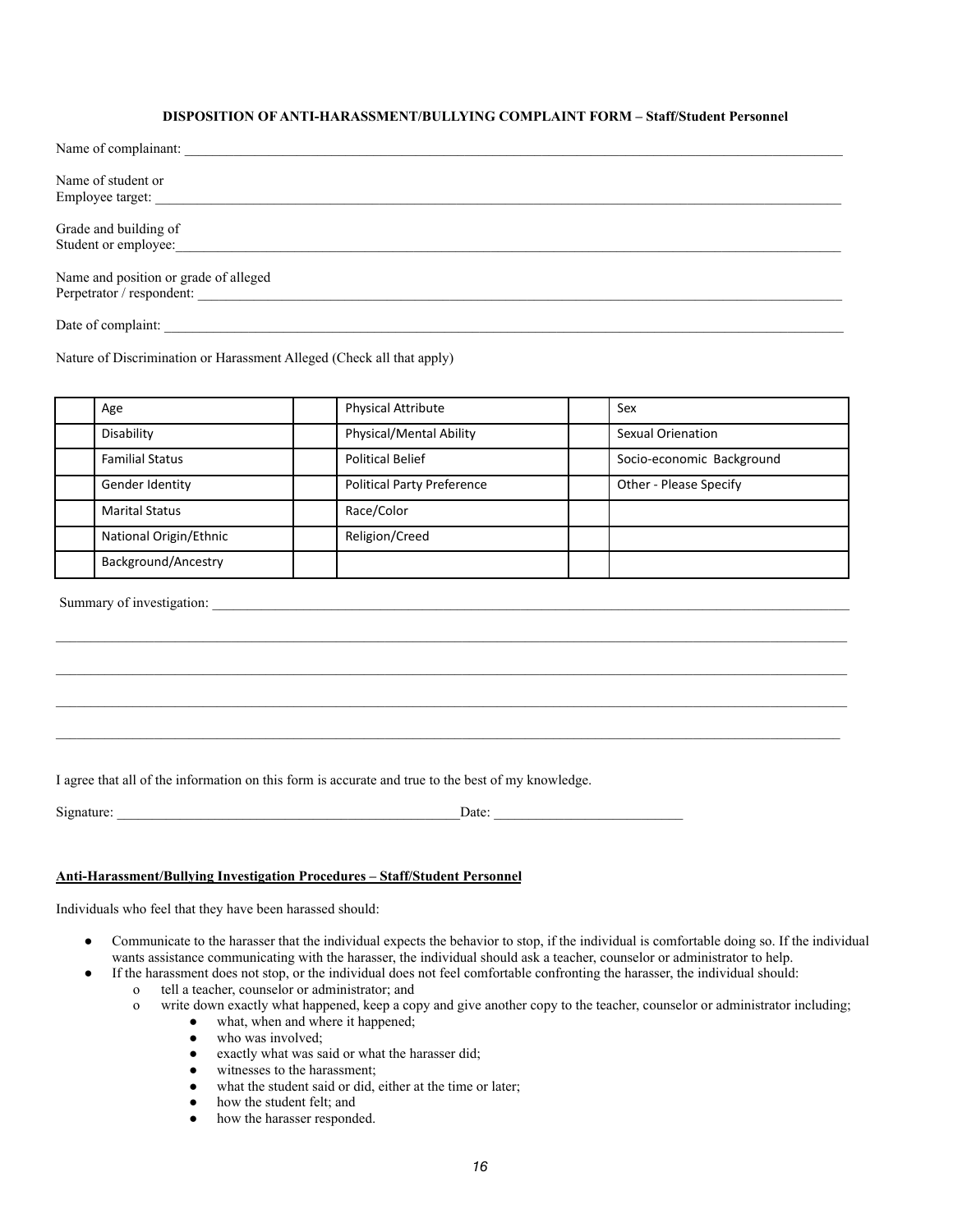#### **COMPLAINT PROCEDURE**

An individual who believes that the individual has been harassed or bullied will notify example the designated investigator. The alternate investigator is . The investigator may request that the individual complete the Harassment/Bullying Complaint form and turn over evidence of the harassment, including, but not limited to, letters, tapes, or pictures. The complainant shall be given a copy of the completed complaint form. Information received during the investigation is kept confidential to the extent possible.

The investigator, with the approval of the Director of Faith Formation, or the Administrator has the authority to initiate a investigation in the absence of a written complaint.

#### **INVESTIGATION PROCEDURE**

The investigator will reasonably and promptly commence the investigation upon receipt of the complaint. The investigator will interview the complainant and the alleged harasser. The alleged harasser may file a written statement in response to the complaint. The investigator may also interview witnesses as deemed appropriate.

Upon completion of the investigation, the investigator will make written findings and conclusions as to each allegation of harassment and report the findings and conclusions to the principal. The investigator will provide a copy of the findings of the investigation to the Principal.

#### **RESOLUTION OF THE COMPLAINT**

Following receipt of the investigator's report, the administrator may investigate further, if deemed necessary, and make a determination of any appropriate additional steps which may include discipline.

Prior to the determination of the appropriate remedial action, the administrator may, at the administrator's discretion, interview the complainant and the alleged harasser. The administrator will file a written report closing the case and documenting any disciplinary action taken or any other action taken in response to the complaint. The complainant, the alleged harasser and the investigator will receive notice as to the conclusion of the investigation. The administrator will maintain a log of information necessary to comply with Iowa Department of Education and Diocesan reporting procedures.

## **POINTS TO REMEMBER IN THE INVESTIGATION**

- Evidence uncovered in the investigation is confidential.
- Complaints must be taken seriously and investigated.
- No retaliation will be taken against individuals involved in the investigation process.
- Retaliators will be disciplined up to and including suspension and expulsion.

# **CONFLICTS**

If the investigator is a witness to the incident, the alternate investigator shall investigate.

### **STUDENT INTERNET/NETWORK APPROPRIATE USE REGULATION**

#### Internet Access

I. Access to the Internet is available to all teachers and students as a source of information and a vehicle of communication.

- II. Students will be able to access the Internet under teacher supervision (or other approved adult) to conduct curriculum-related research and communication.
	- A. Making Internet access available to students carries with it the potential that some students might encounter information that may not be appropriate for students. Although All Saints Catholic School does employ an Internet filter provided by AEA 9, it is impossible to control all materials. Because information on the Internet appears, disappears, and changes, it is not possible to predict or control what students may locate.
	- B. It is a goal to allow teachers and students access to the rich opportunities on the Internet, while we protect the rights of students and parents who choose not to risk exposure to questionable material.
	- C. Student Internet records and access records are confidential records treated like other student records Student work (art, writing, pictures) and photo may be posted and credited on the All Saints web pages. Parent(s)/guardian(s) or students who choose not to have their name or work posted on the school web site must file a "Parental Authorization for Releasing Student Directory Information".
	- D. The smooth operation of the network relies upon the proper conduct of students and staff members. Guidelines that require efficient, ethical and legal utilization of network resources must be observed. Utilization of these network resources should be limited to educational purposes.
	- E. Transmission of material, information, or software in violation of any district policy or regulation is prohibited.
	- F. The school district makes no guarantees as to the accuracy of information received on the Internet.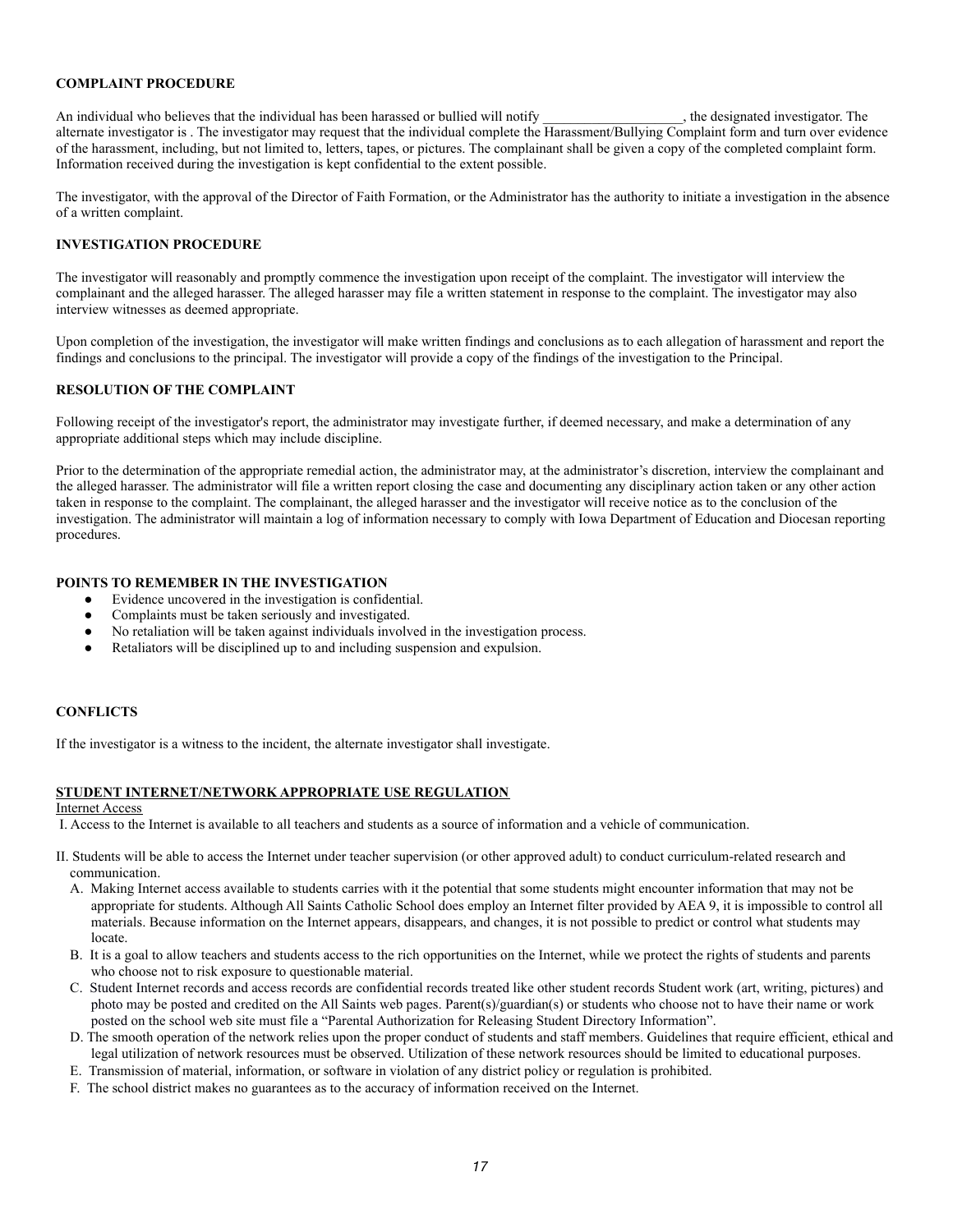## Network Security

- I. Intentional attempts to "crash" network systems or programs are punishable disciplinary offenses.
- II. Any attempts to secure a higher level of privilege on the local computer or network systems are punishable disciplinary offenses.
- III. The willful introduction of computer "viruses" or other disruptive/destructive programs into the network or into external networks is prohibited.
- IV. The possession of "hacking software" or visiting a "hacking" web site is prohibited.
- V. Any attempt, including the use of proxy sites, to bypass the district Internet filtering system is prohibited.
- VI. A personally owned computing device may not be connected to the school network without permission from the technology coordinator.

## Permission to Use Internet

Parents of students who do not wish to grant their student permission to use the Internet should use the School Internet Access Deny Form to deny Internet access.

# On-line Etiquette

- I. The use of the network is a privilege. As a user of the Internet, students may be allowed access to other networks. It is the user's responsibility to abide by the policies and procedures of these other networks.
- II. Students should adhere to on-line protocol:
	- A. Respect all copyright and license agreements.
	- B. Cite all quotes, references, and sources.
	- C. Only remain on the system long enough to get needed information; then exit the system.
	- D. Non-educational games are not permitted on school computers.
	- E. Students are not permitted to download music or other executable files
	- F. Apply the same privacy, ethical, and educational considerations utilized in other forms of communication.
- III. Users should never share personal information, including phone number, address, social security number, birthday, or financial information over the Internet without adult permission.
	- A. Recognize that communicating over the Internet brings anonymity and associated risks, and should carefully safeguard the personal information of themselves and others.
	- B. Never agree to meet someone they meet online in real life without parental permission.
	- C. If you see a message, comment, image, or anything else online that makes you concerned for your personal safety, bring it to the attention of an adult (teacher or staff if you're at school; parent if you're using the device at home) immediately.
- IV. Cyberbullying will not be tolerated.
	- A. Harassing, dissing, flaming, denigrating, impersonating, outing, tricking, excluding, and cyberstalking are all examples of cyberbullying.
	- B. Don't be mean.
	- C. Engaging in these behaviors, or any online activities intended to harm (physically or emotionally) another person, will result in severe disciplinary action and loss of privileges.
	- D. In some cases, cyberbullying can be a crime. Remember that your activities are monitored and retained at school.
- V. Respect and protect the privacy of others. Do not distribute private information about others or themselves. This includes providing information posted online on social media sites from school or from home, or any other location. If you post on a social media site a picture that was taken on school grounds or at a school activity and a student, student's parent, or individual in the picture would like the picture removed, please honor their request.

### Restricted Material

Students shall not intentionally access or download any text file or picture, or engage in any conference that includes pornography. Also, students shall not intentionally access or download any text file or picture, or engage in any conference that advocates violence, racism, anarchy, treason or discrimination.

### Examples of Acceptable Use

I will:

- A. Use school technologies for school-related activities.
- B. Follow the same guidelines for respectful, responsible behavior online that I am expected to follow offline.
- C. Treat school resources carefully, and alert staff if there is any problem with their operation.
- D. Encourage positive, constructive discussion if allowed to use communicative or collaborative technologies.
- E. Alert a teacher or other staff member if I see threatening, inappropriate, or harmful content (images, messages, posts) online.
- F. Use school technologies at appropriate times, in approved places, for educational pursuits.
- G. Cite sources when using online sites and resources for research.
- H. Recognize that use of school technologies is a privilege and treat it as such.
- I. Be cautious to protect the safety of myself and others.
- J. Help to protect the security of school resources.

This is not intended to be an exhaustive list. Users should use their own good judgment when using school technologies.